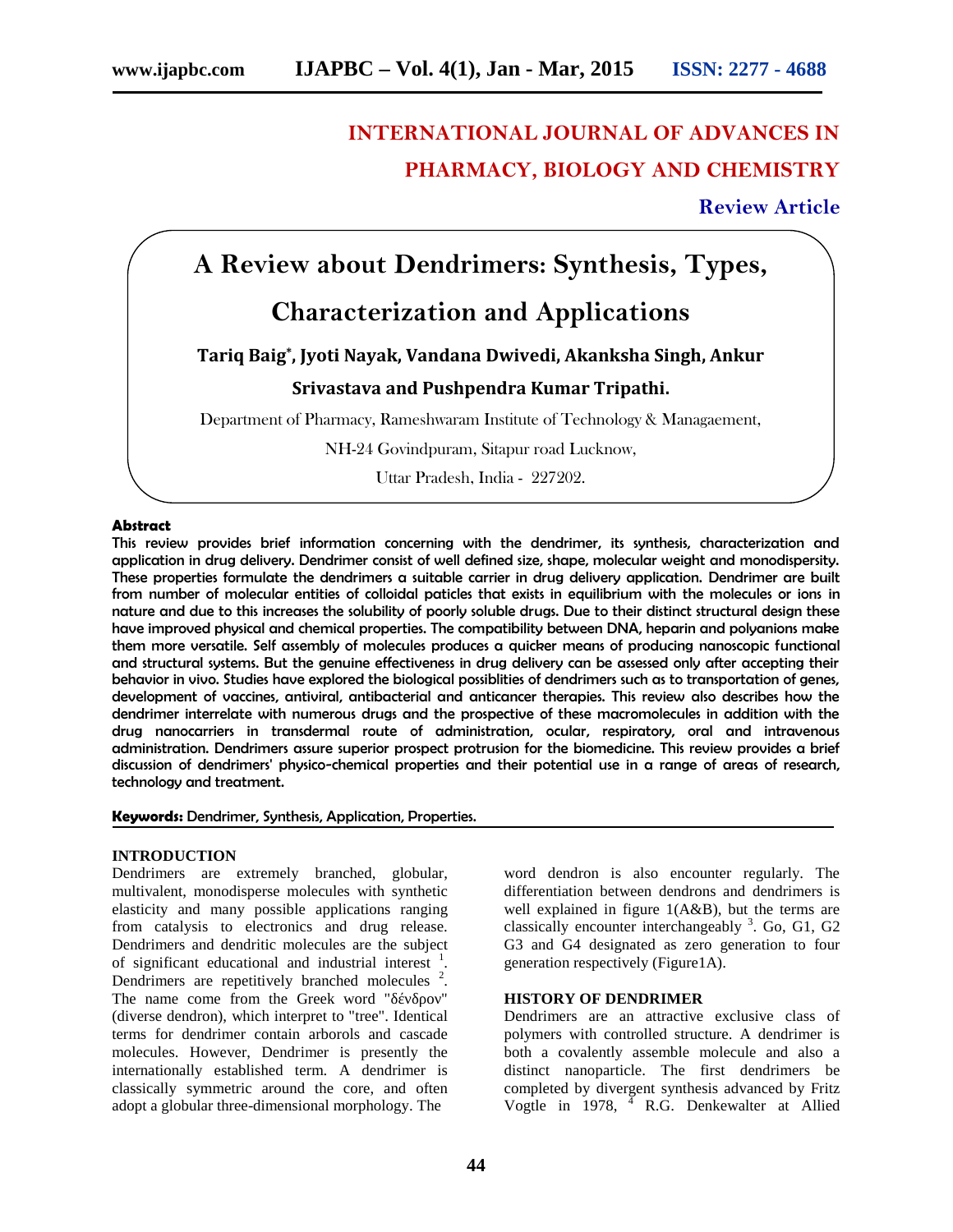Corporation in 1981, <sup>5</sup> Donald Tomalia at Dow Chemical in 1983 and in 1985, <sup>9</sup> and by George Newkome in 1985<sup>6</sup>. In 1990 a convergent synthetic approach was introduce by Jean Fréchet<sup>7</sup>. A lot of research has already been completed by studying the different properties and application of dendrimers but a lot of researchers still believe it to be in its initial stages.

# **SYNTHESIS:**

# **General Methods of Dendrimer Synthesis:**

Dendrimers can consider three major parts i.e. a core, an inner shell, and an outer shell. A dendrimer can be generating by varying functionality in each of this portion to categorize properties such as solubility, thermal stability, and addition of compounds for meticulous application<sup>8</sup>. Synthetic procedure can also correctly manage the size and number of branches on the dendrimer. There are two different methods of dendrimer synthesis, divergent synthesis and convergent synthesis<sup>9</sup>.

# **Divergent Method:**

The dendrimer is assembling to from a multifunctional core, which is extended outward by a sequence of reactions, commonly a Michael addition reaction. Each step of the reaction must be determined to full completion to prevent mistakes in the dendrimer, which can grounds trailing generations (some branches are shorter than the others). Such impurities can collision the functionality and symmetry of the dendrimer, but are tremendously difficult to purify out because the relative size variation between perfect and imperfect dendrimers is very small. The major disadvantage of this approach is that the incomplete growth and the side reactions lead to imperfect dendrimers. To minimize these side reactions and imperfections, it's recommended to use a large excess of reagents. The divergent growth reaction of dendrimer can be shown in

# **Convergent Method:**

Dendrimers are constructed from beginning of small molecules that end up at the surface of the sphere, and reactions precede inmost building inward and are eventually attached to a core. This method makes it very much easier to eliminate impurities and shorter twigs along the way, so that the final dendrimer is more mono-disperse. However dendrimers ended this way are not as large as those made by divergent methods because crowding due to stearic property along the core is restrictive  $\frac{10}{10}$ . The convergent growth reaction of dendrimer can show in figure 3.

Main problem of convergent method is that we cannot manufacture a large molecule for drug loading due to crowding and stearic effect  $10$ .

# **Click chemistry:**

Dendrimers have been prepared via click chemistry, employing Diels-Alder reactions,  $^{26}$  thiol-yne reactions and azide-alkyne reactions  $11$ . Click chemistry was first introduced by K. Barry Sharoless of the Scripps Research Institute in 2001 and describe chemistry modified to engender substances rapidly and consistent by combination of small units collectively. It is not a solitary reaction, but was intended to imitate nature, that can also generate molecules by joining small modular units  $^{12}$ . .

An attractive Click chemistry reaction would- (a) a modular (b) wide in scope (c) provide very high chemical yields (d) produce only harmless byproducts (e) be stereospecific (g) physicologically stable (h) shows a huge thermodynamic driving force (>84 kJ/mol) to errand a reaction through a single reaction product (i) contain elevated atom economy. A separate exothermic reaction makes a reactant "spring-loaded" <sup>11</sup>.

#### **Factors affecting dendrimers synthesis:**

There are different factors which can affect dendrimer synthesis. The non-ideal dendrimer expansion may be manifested through a variety of ways which includes:

- 1. Incomplete addition reaction.
- 2. Intermolecular cyclization.
- 3. Fragmentation.
- 4. Solvolysis of terminal functionalities.

**Classification of dendrimer:** Dendrimer can be classification on the basis of their shape, structure, branching, solubility, chirality and attachment, which can be classified in table 1.

#### **Properties of Dendrimers:**

Tentatively, dendrimers are mono-dispersive. Due to small imperfection during the mechanized process, the polydispersity index is about 1.001. Polydispersity of 1.0007 for PAMAM has been report. Opposing to linear polymers, the viscosity will reached with the maximum value that starts to decline  $14$ .

The decline in viscosity is a result of prohibiting the interaction with the outer branches between molecules at a higher generation. The glass transition temperature (Tg) of dendrimers which follows similar trends. It reaches to a maximum Tg and levels off at superior molecular weights <sup>15</sup>. This behavior is the outcome of absence in embarrassment at higher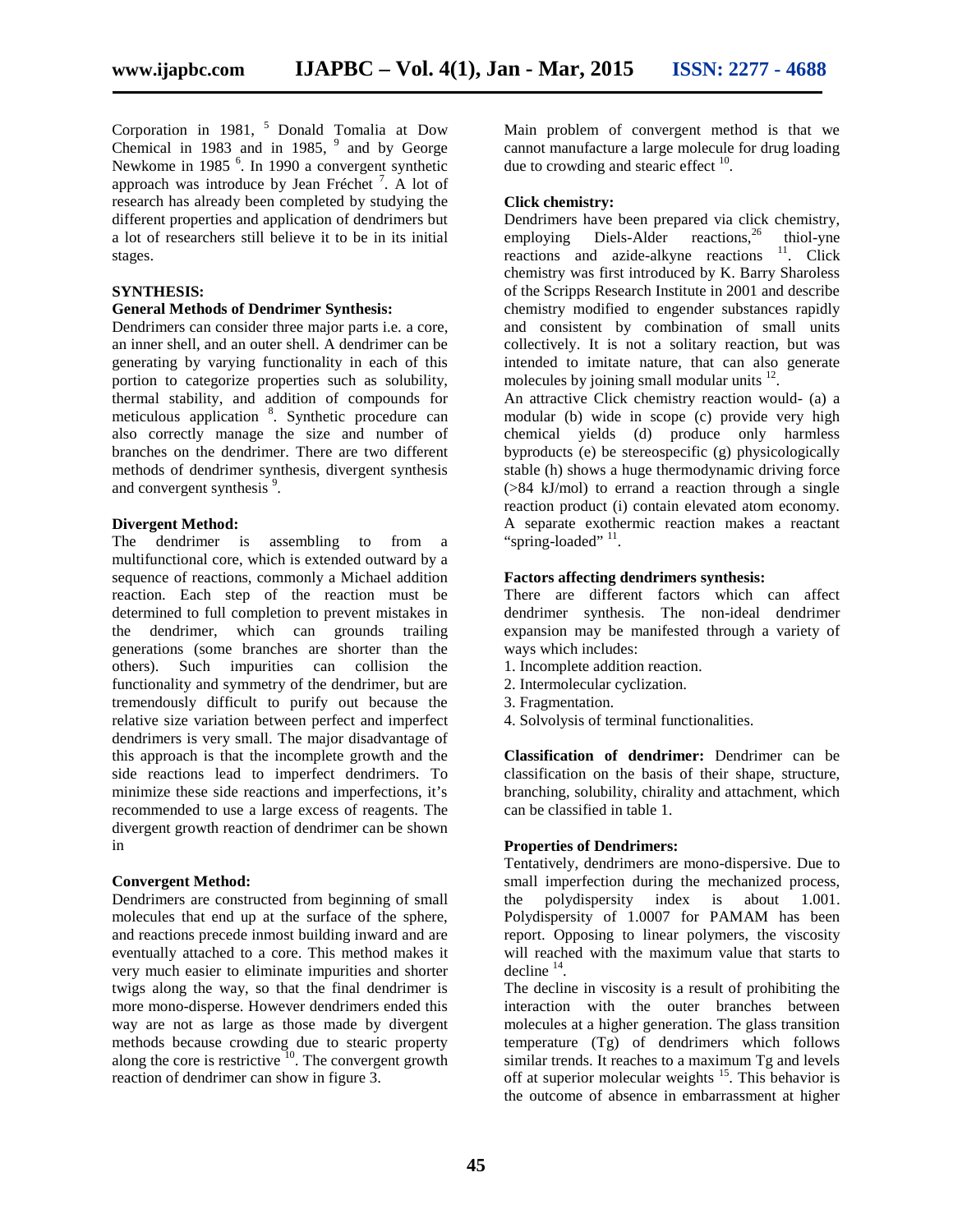molecular weights. Dendrimers differ from classical random coil molecules in that they are vastly branched, three-dimensional macromolecules with a branch point at each monomer unit. Several properties of dendrimer are listed below in the given table no.2.

**Types of dendrimer:** Dendrimer can be differentiated on the basis of their shape, end functional groups and internal cavities, which can be classified in table 3.

**Method for characterization of dendritic polymer:** Characterizations of dendrimer by various methods,

which are listed below in table 4.

# **Application of dendrimer:**

Dendrimer hold its unique structural characteristics like nanoscopic size, spheroidal surface, high branching, cavernous interior, etc. and exciting properties, like low viscosity, high solubility, high reactivity, in arrangement with the high functionalities of the dendritic polymers optional that they have broad number of prospective applications in different fields <sup>48</sup>. These integrated medicinal and diagnosis applications includes gene therapy and chemical sensors drug delivery system, adhesive and coatings, light harvesting material, catalyst, electronic applications, separating agents, and many other  $49, 50$ .

# **Dendrimers in biomedical field:**

The dendritic polymer had benefit in biomedical applications. These dendritic polymers are similar to protein, enzymes and viruses and easily functionalized. Dendrimers and other molecules can also be attached to periphery or can be encapsulated in their interior voids. The dendrimer should have certain merits for its efficacy as biological agents. PAMAM dendrimers can also be used to target tumor cells. Targeting groups can be conjugated to the host dendrimers surface<sup>51</sup> to allow the imaging agent to bond selectively to specific site such as receptors on tumour cell to progress recognition. Cisplatin was complex to the exterior groups of a carboxylateterminated PAMAM dendrimer which leads to a tenfold enhance in the solubility of cisplatin compare to the free drug  $69$ .

# **Dendrimer as magnetic resonance imaging contrast agents:**

Dendrimer based metal chelates lead as a magnetic resonance imaging contrasting agents. Dendrimers are tremendously suited and are used as image differentiating media because of their vast properties. Many tests are carried on dendrimers which have exposed that dendrimers are stronger contrast agent than conservational ones. Moreover, the sixth generation polygadolinium dendrimer displayed a prolonged improvement with a half-life of 200 min compared to 24 min for monovalent gadolinium This prolonged augmented time is tremendously useful for 3D time-of-flight MR angiography<sup>52</sup>.

# **Dendrimers in Antitumor Therapy:**

Dendrimers molecule were used as diagnostic reagent for tumour identifying by magnetic resonance imaging and as contrast agent; by varying the size and hydrophilicity and by combined with tumour targeting antibodies, these compounds can be used as specific imaging purpose<sup>53</sup> The drug should be nontoxic, under no irradiative environment, thus act as prodrug when not irradiated. Dendrimers contain photosensitises named 5- aminolevulinic acid has been attach to the surface of dendrimers and studied as an agent for photodynamic therapy (PDT) of tumorigenic keratinocytes  $54$ . The therapeutic uses of dendrimers within the cancer field where several examples of targeting tumours for diagnostic purpose have been described and where it was possible to describe a cancer specific cell surface module that can be embattled.

# **Dendrimers as Gene Transfer Reagents:**

Gene transfection is a straight forward approach where DNA is attached to a nanoparticle of inert solid, which is then openly targeted to the cell nucleus. As transfection, if eukaryotic cells is a method for effectual changes in the genetic material of cells <sup>55</sup>. The use of dendrimers for transfection was primary reported by the group of Szoka and Baker <sup>56</sup>. PAMAM dendrimers were the first establish to be helpful for transfection. The company named Quiagen developed a industrial transfection arrangement based on PAMAM dendrimers followed by the work of Szoda et al and Baker et al <sup>57</sup>. Dendrimers are actively under inspection for the delivery of DNA and organic molecule drugs, chiefly for cancer therapy. The amino ended PAMAM or PPI dendrimers as non-viral gene transfer agents, providing the transfection of DNA by endocytosis into the cell nucleus  $58, 59$ . Furthermore, a chain of amphiphilic dendrimer based on the stiff diphenylethyne core was manufactured and their actions as transfection agent were identified <sup>60</sup>. In this study, dendritic amidoamine side chains of different generations were covalently connect to the chitosan which was selected to merge the biological actions of chitosan in gene delivery, antibacterial activity and lesion healing activity with the delivery profit establish for dendrimers.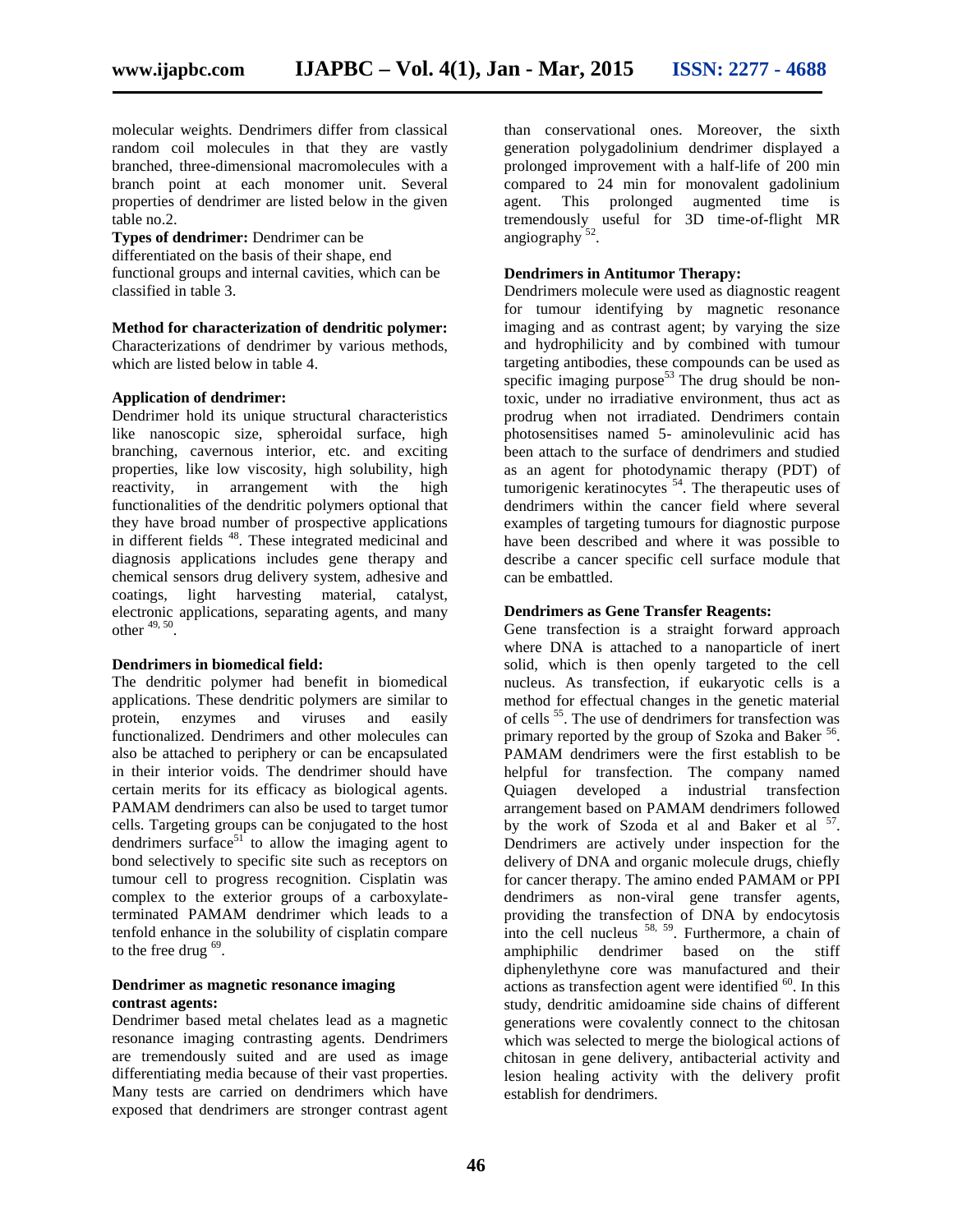

**(A) Structure of dendrimer with different generation (G-0 to G4) & (B) structure of Dendron**



**Figure 2 Divergent method of dendrimer synthesis.**



**Figure 3 Convergent method of dendrimer synthesis.**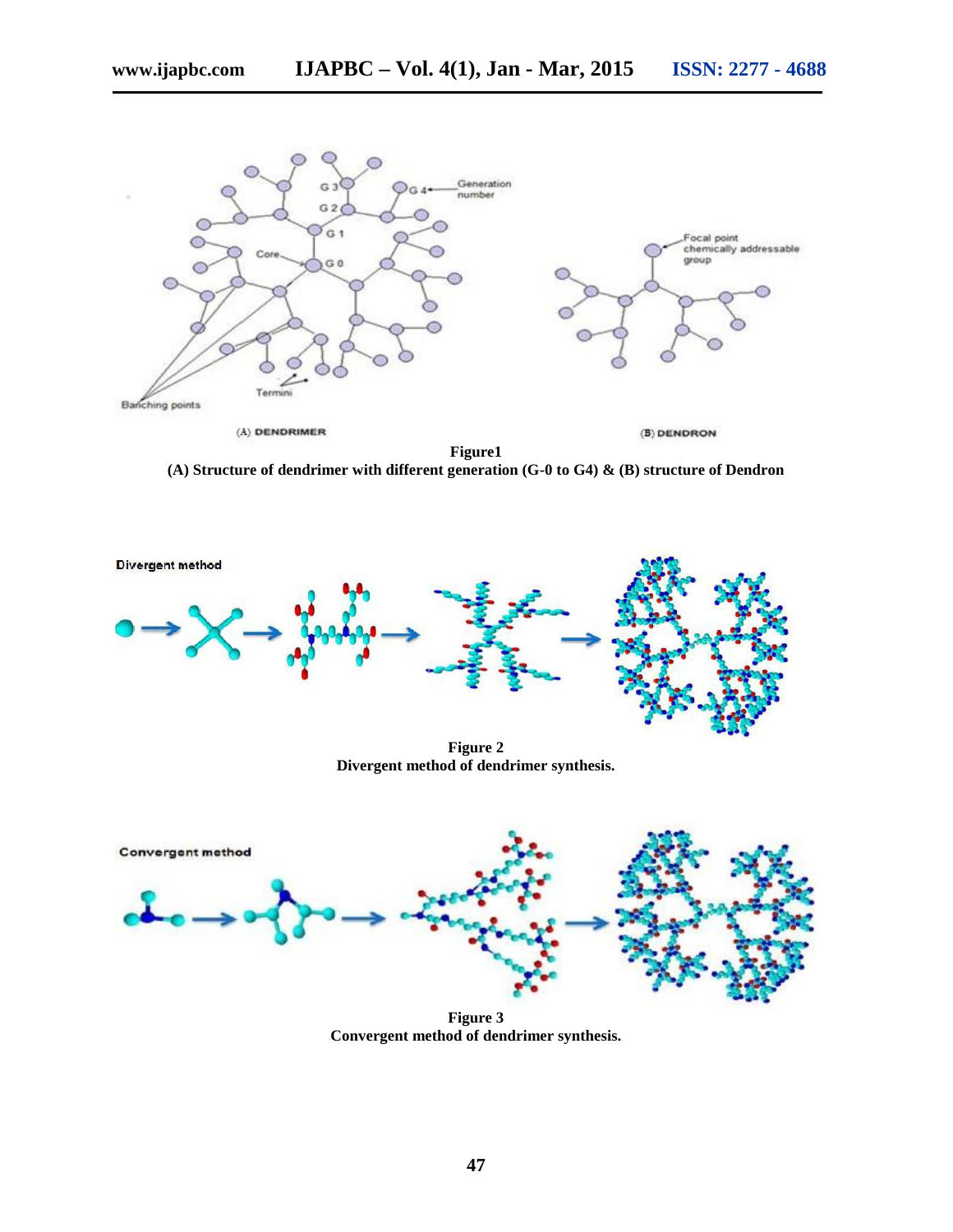| S.No.            | <b>Classification of dendrimer</b> | <b>Application/Methods</b>                                                                                                                                                                                                                                                                                                                                        |
|------------------|------------------------------------|-------------------------------------------------------------------------------------------------------------------------------------------------------------------------------------------------------------------------------------------------------------------------------------------------------------------------------------------------------------------|
| 1.               | Simple Dendrimer                   | They have simple monomer units. The convergent synthesis of a sequence of<br>monodisperse are lester dendrimer, based upon symmetrically substituted benzene<br>tricarboxylic acid ester is described. These materials consist of 4, 10, 22 and 46<br>benzene rings linked symmetrically and have molecular diameters of 45 A $^{13}$ .                           |
| 2.               | Liquid crystalline dendrimer       | These are made of mesogenic monomers e.g. mesogen functionalized carbosilane<br>dendrimer. Functionalization to the end group of carbosilane dendrimers with 36<br>mesogenic units which can be attached through a C-5 spacer, and leads to liquid<br>crystalline dendrimers that form broad smectic phase in the temperature range of<br>17°C to 130°C $^{13}$ . |
| 3.               | Chiral dendrimer                   | In chiral dendrimers the chirality is based on the building of 4 constitutionall y<br>assorted but chemically alike branches to an achiral core e.g. chiral<br>dendrimers obatined from pentaerythritol <sup>13</sup> .                                                                                                                                           |
| $\overline{4}$ . | Micellar dendrimer                 | These are unimolecular micelle arrangement dendrimers. Fully aromatic, water-<br>soluble dendrimers forming a collection of aromatic polymeric chain which able<br>to generate an environment that resembles some micellar structures, which forms<br>complex with small organic molecules in water <sup>13</sup> .                                               |
| 5.               | Hybrid dendrimers                  | These are the preparation of dendritic and linear polymer in hybrid block or graft<br>copolymer form. Which provide an opening to use them as surface active agents,<br>compatibilizers or adhesives, e.g. hybrid dendritic linear polymers <sup>13</sup> .                                                                                                       |
| 6.               | Amplhiphilic dendrimer             | These are the class of globular dendrimers that have asymmetrical but highly<br>controlled division of chain end chemistry. These may be oriented at interface<br>forming interfacial liquid membranes for neutralizing aqueous organic emulsion<br>13                                                                                                            |
| 7.               | Metallo dendrimer                  | Dendrimers attached with the metal ion to form the complexation either in the<br>interior or on the peripheral, which may be regarded as metallodendrimers. The<br>ruthenium bipyridine complex based dendrimer have attribute electrochemical and<br>luminescence properties $^{13}$ .                                                                           |

**Table 1 Classification of Dendrimers**

| S.No.          | <b>Properties</b>   | <b>Dendrimer</b>                                                    |
|----------------|---------------------|---------------------------------------------------------------------|
|                | Structure           | Compact and Globular                                                |
| $\overline{c}$ | Shape               | Spherical                                                           |
| 3              | Architecture        | Regular                                                             |
| 4              | Structural control  | Very high                                                           |
| 5              | Synthesis           | Stepwise growth                                                     |
| 6              | Crystallanity       | Non-crystalline and amorphous materials Lower glass<br>temperatures |
| 7              | Reactivity          | High                                                                |
| 8              | Aqueous solubility  | High                                                                |
| 9              | Nonpolar solubility | High                                                                |
| 10             | Viscosity           | Non linear relationship with molecular weight                       |
| 11             | Ionic conductivity  | High                                                                |
| 12             | Compressibility     | Low                                                                 |
| 13             | Polydispersity      | Monodi sperse                                                       |

| Table 2                                      |  |
|----------------------------------------------|--|
| <b>Properties of Dendrimer</b> <sup>16</sup> |  |

# **Dendrimers in targeted drug delivery:**

Targeted drug delivery is a method of introducing medicine to a patient in a way that increases the attentiveness of medication in meticulous part of body. Dendrimers have multifunctionality and high possibilities for drug delivery applications as they have high density and wide range of functional groups on its surface. Due to the twice functional group, the plasma level of the drugs will persist at desired level for longer phase of time and increase its

Pharmaceutical effectiveness. Generally, the therapeutic effectiveness of drug is diminished due to low bioavailability, insolubility, toxicity and the decomposition of drug under biological decomposition of drug under biological circumstances <sup>50</sup> . Using Dendrimers, targeting moieties against conjugated drug molecule, the above shortcomings can be overcome.

# **Dendrimers in drug delivery:**

Drug molecule can be loaded in the centre and also to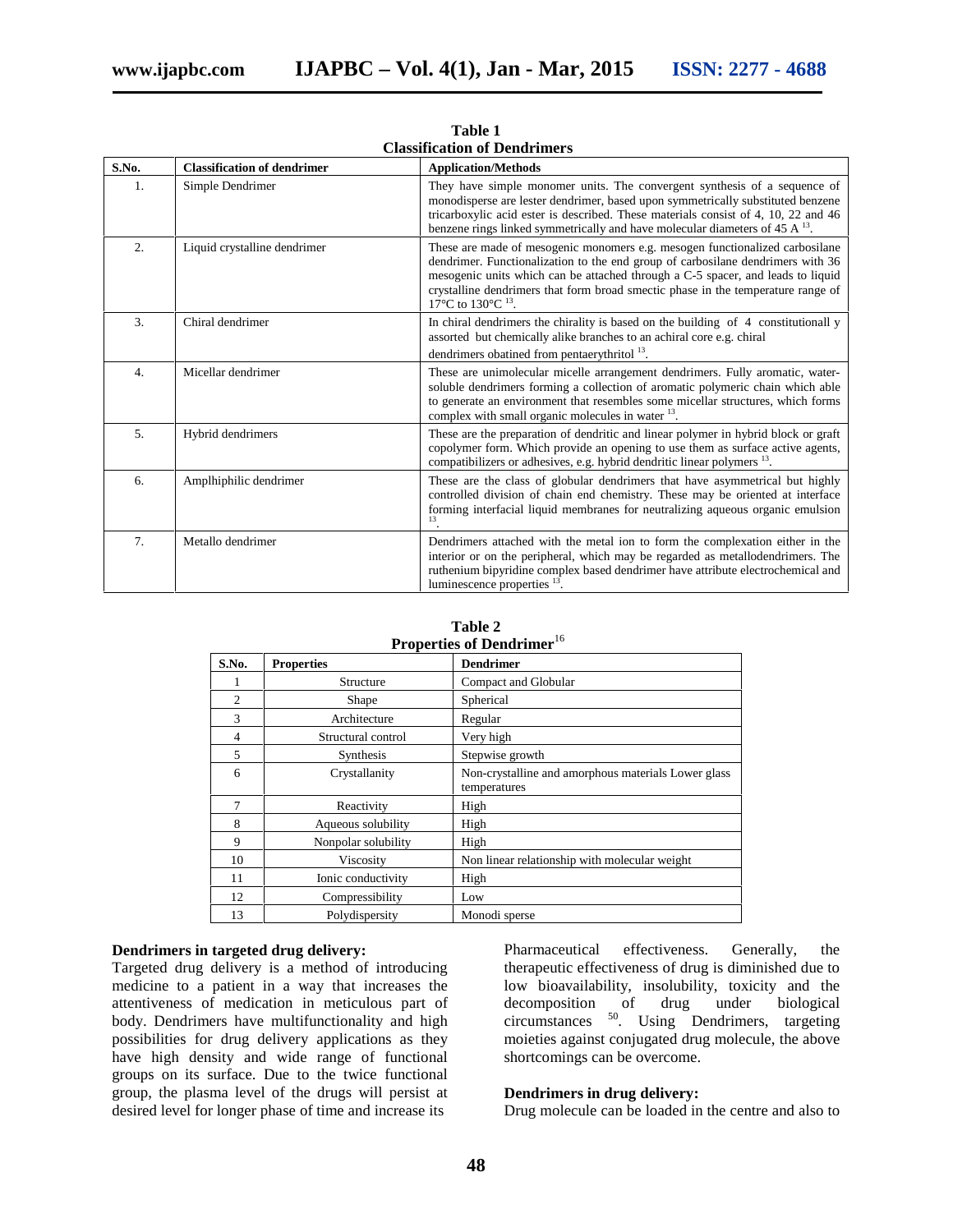the surface of dendrimers. Encapsulations of the well-known anticancer drug cisplatin within PAMAM dendrimer provide conjugates which can slow down the release and provide higher accumulation in solid tumours and decrease toxicity than free cisplatin  $^{61}$ . The encapsulation of silver salts with PAMAM dendrimers produce conjugates that can reveal slow silver release rates along with antimicrobial activities against different gram positive bacteria <sup>62,63</sup>. Dendrimers are highly soluble, due to which, solubility of drug in body can be increased. Drug molecules can be induced into dendrimers through complexation or encapsulation <sup>64</sup> . Therapeutic agents can be attached to a dendrimer for the delivery of drugs. For example, dendrimers in Boron Neutron Capture Therapy (BNCT) Vol.48 Dendrimers 2005.

# **Dendrimer in transdermal drug delivery:**

Transdermal drug delivery had approached into existence long back. To progress the effectiveness of the drug, transdermal drug delivery system was applied. Drug delivery through skin to attain a systematic effect of drug is known as transdermal drug delivery. Transdermal delivery provide controlled, steady administration of the drug which extends the action of drug having short half life during the reservoir of drug available in the delivery system and its controlled release description <sup>65</sup> which are very efficient in treatment of acute and chronic rheumatoid and osteoarthritis, could be recovering the drug penetration through the skin as diffusion enhancers<sup>66</sup>.

# **Dendrimers in oral drug delivery:**

Oral drug delivery is the most favorable and has arriving more attention in the pharmaceutical field because of broadmindedness of production, low cost, expediency of easiness of administration and suppleness in formulation of dosage form. The controlled release method for the oral use are mainly solids and based on dissolution, diffusion or a mixture of both mechanisms in the control of release rate of drug <sup>65</sup>. One significant advantage of oral drug delivery is less fluctuating plasma drug level is maintained with controlled drug delivery systems, because the drug is gradually released from the dosage continuously and maintains the stable blood level. Along with the advantages there are some disadvantages of oral delivery route i.e. low solubility in aqueous solutions and low diffusion across intestinal membranes <sup>67</sup> . D'Emanuele and his researcher investigated that the result of dendrimer generation and conjugation on the cytotoxicity, penetration and transfer mechanism of PAMAM

dendrimer <sup>68</sup>. As the concentration and generation increased, the increase in cytotoxicity and penetration of dendrimers resulted. While reducing in cytotoxicity was experienced by conjugation with lauryl chloride.

# **Dendrimers in ocular drug delivery:**

The topical application of active drugs to the eye is the most approved route of administration for the management of various ocular disorders. Dendrimers offer unique solutions to complex delivery problems for ocular drug delivery. A supreme ocular drug delivery system must be non-irritating. biocompatible, sterile, isotonic and biodegradable  $\delta$ . The recent trouble for ocular drug delivery focus on rising the residence time of pilocarpine in the eye was conquer by using PAMAM dendrimers with carboxylic or hydroxyl surface groups. These surface modified dendrimers were optimised to enhance pilocarpine bioavailability <sup>70</sup>  $\frac{70}{10}$ . Dendrimer show physiochemical properties like pH, osmolality, and viscosity etc that shows some additional compatible with ocular dosage form to devise dissimilar formulations for ocular infection. The important compensation of dendrimer in ocular drug delivery is perseverance in corneal residence time, which can provide better bioavailability of drug, and initiate in the form of eye drops. Dendrimers facilitate in achieving improved bioavailability, sustained, controlled as well as targeted release of drug  $71$ .

# **Dendrimers in pulmonary drug delivery:**

Dendrimers had been reported for pulmonary drug delivery in these studies, by measuring plasma antifactor Xa activity using PAMAM dendrimers was enhancing the pulmonary absorption of Enoxaparin, and by observing avoidance efficacy of deep vein thrombosis in a rodent model, it was experienced that G2 and G3 generation optimistically charged PAMAM dendrimers increased the relative bioavailability of Enoxaparin by 40% while G2.5 PAMAM half generation dendrimers contains negatively charged carboxylic groups had no effect. So that positively charged dendrimers are appropriate carrier for Enoxaparin pulmonary delivery  $\frac{72}{1}$ .

# **Dendrimers used for enhancing the solubility:**

PAMAM dendrimers are conventional to have potential applications in escalating the solubility for drug delivery systems <sup>73</sup> . Dendrimers had hydrophilic exterior and hydrophilic interiors that are conscientious for its unimolecular micelle nature, which are responsible for its solubilisation performance <sup>74</sup> . Dendrimer have unimolecular micelle and do not possess a critical micelle concentration. These properties provide the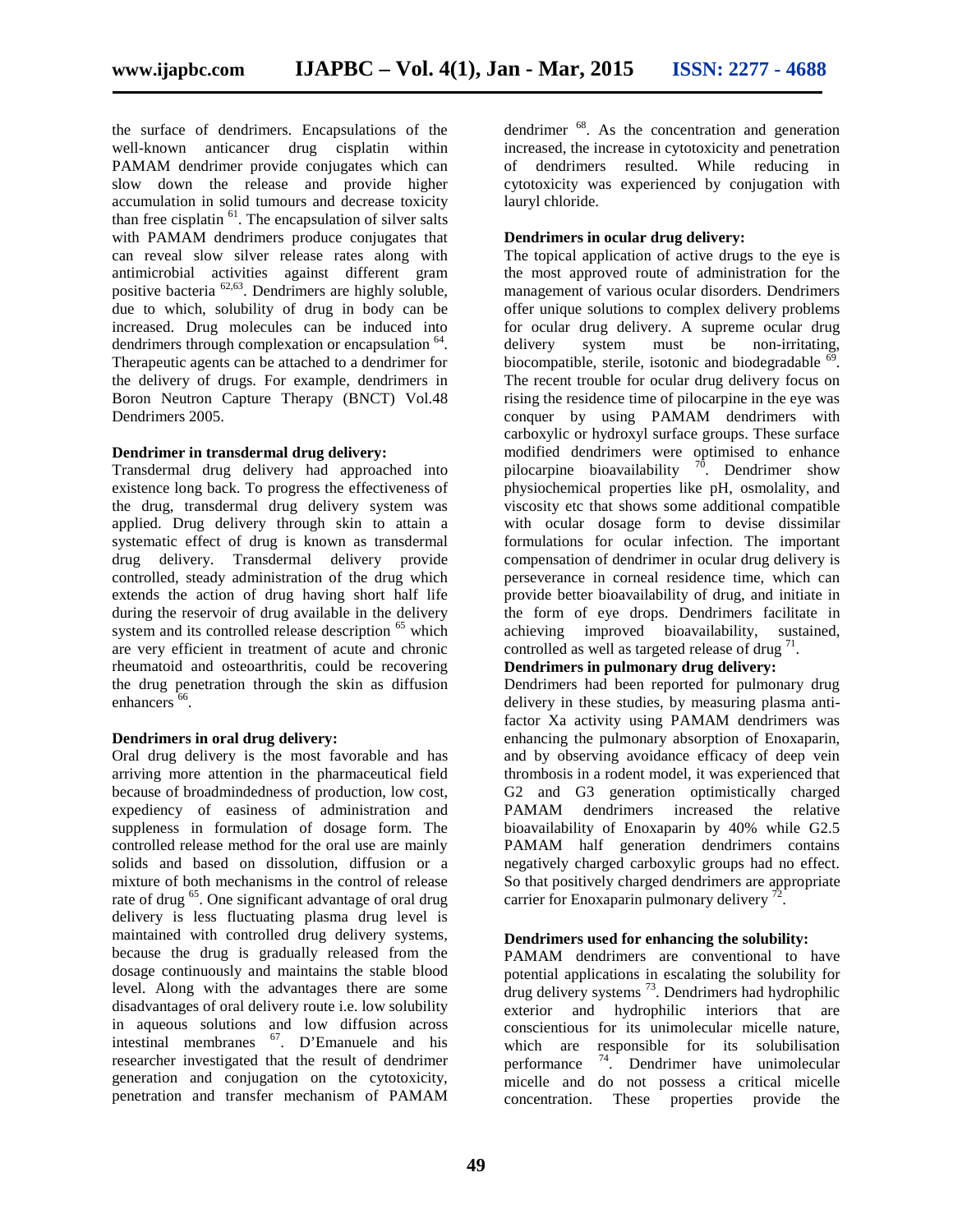opportunity to soluble poorly soluble drugs by encapsulating them within the dendritic structure  $^{75}$ . Dendrimer base carriers propose the chance to improve the oral bioavailability of problematical

drugs. Thus, dendrimer nano-carriers recommend the possible ways to recover the bioavailability of drugs which are dimly soluble and/or substrates for efflux transporters.

**Table 3 Types of Dendrimers**

| S.No.            | <b>Types of dendrimer</b>                                          | <b>Synthesis</b>            | <b>Examples</b>                                                                           | <b>Identification</b>                                                                                                                                                                                                                                                         |
|------------------|--------------------------------------------------------------------|-----------------------------|-------------------------------------------------------------------------------------------|-------------------------------------------------------------------------------------------------------------------------------------------------------------------------------------------------------------------------------------------------------------------------------|
| 1.               | PAMAM (Poly Amido<br>Amine)<br>Dendrimer                           | Divergent                   | Dendritech <sup>TM</sup><br>(USA)                                                         | These are spheroidal or ellipsoidal in<br>shape. <sup>17</sup> It has high solubility and<br>reactivity due to incidence of a number of<br>functional end groups and empty<br>internal cavities <sup>18-19</sup> .                                                            |
| 2.               | PPI<br>(Poly Propylene<br>Imine ) Dendrimer                        | Divergent                   | Asramol by DSM<br>(Netherlands)                                                           | Its core structure is based on Di amino<br>butane with primary amines as end<br>groups and tertiary propylene amines<br>are commercially<br>as center.<br>These<br>available up to G-5 and are extensively<br>used in material science and biology $20$ .                     |
| 3.               | <b>Chiral Dendrimer</b>                                            | Convergent                  | chiral dendrimers<br>derived from<br>pentaerythritol                                      | The chirality of the dendrimers was based<br>upon the building of constitutionally<br>different but chemically alike branches<br>to chiral core $21$ .                                                                                                                        |
| $\overline{4}$ . | Multilingual<br>Dendrimers                                         | Convergent                  | VivaGel                                                                                   | These are the dendrimers which hold<br>multiple copies of a particular functional<br>group on their surface $22$ .                                                                                                                                                            |
| 5.               | <b>Tecto Dendrimers</b>                                            | Divergent                   | Stratus <sup>®</sup> CS Acute<br>Care <sup>™</sup> , Starburst <sup>®</sup> ,<br>Mercapto | These were made up of core dendrimers,<br>which can be surrounded by<br>other<br>dendrimers, which execute a specific<br>function leading to a smart therapeutic<br>system used for diagnose the diseased<br>state and deliver API to the accepted<br>diseased cell $^{22}$ . |
| 6.               | Hybrid<br>Dendrimers                                               | Divergent                   | Hybrid dendritic<br>linear<br>polymer,<br>Polysilsesquioxanes                             | These dendrimers have characteristic of<br>both dendritic and linear polymer <sup>22</sup> .                                                                                                                                                                                  |
| 7.               | Amphiphilic<br>Dendrimers                                          | Divergent                   | SuperFect,<br>Hydraamphiphiles<br>and<br>bola-amphiphiles                                 | These have one half that is electron<br>donating and another half is electron<br>retreating.                                                                                                                                                                                  |
| 8.               | Peptide<br>Dendrimers                                              | Convergent                  | Beta Casomorphin<br>(human)                                                               | Peptide dendrimers are those which hold<br>amino acid as branching or interior unit.<br>These are used for the diagnostic purpose<br>and vaccine delivery <sup>23</sup> .                                                                                                     |
| 9.               | Frechet-Type<br>Dendrimers                                         | Convergent                  | Frechet type<br>dendron azides,<br>TM<br>Priostar                                         | These were based on polybenzyl ether<br>skeleton. Carboxylic<br>hyper branched<br>acid group attached on the surface of<br>dendrimers that provides site<br>for<br>further functionalization<br>and also<br>improve the solubility of dendrimers $23$ .                       |
| 10.              | <b>PAMAMOS</b><br>(Poly Amidoamine<br>Organosilicon)<br>Dendrimers | Convergent<br>and Divergent | <b>SARSOX</b>                                                                             | These<br>are<br>silicon containing<br>which<br>commercial<br>dendrimers<br>are<br>unimolecular micelles and<br>inverted<br>contains exterior<br>hydrophobic<br>and interiorly<br>organosilicon<br>(OS)<br>nucleophilic<br>hydrophilic,<br>polyamidoamine <sup>23</sup> .      |
| 11               | Multiple Antigen Peptide<br>Dendrimers                             | Convergent<br>and Divergent | vaccine and diagnostic<br>research                                                        | These are dendron-like molecular assembly<br>based upon a polylysine frame. Lysine with<br>its alkyl amino side-chain performed as a<br>excellent monomer for the overture of<br>frequent branching points $^{24}$ .                                                          |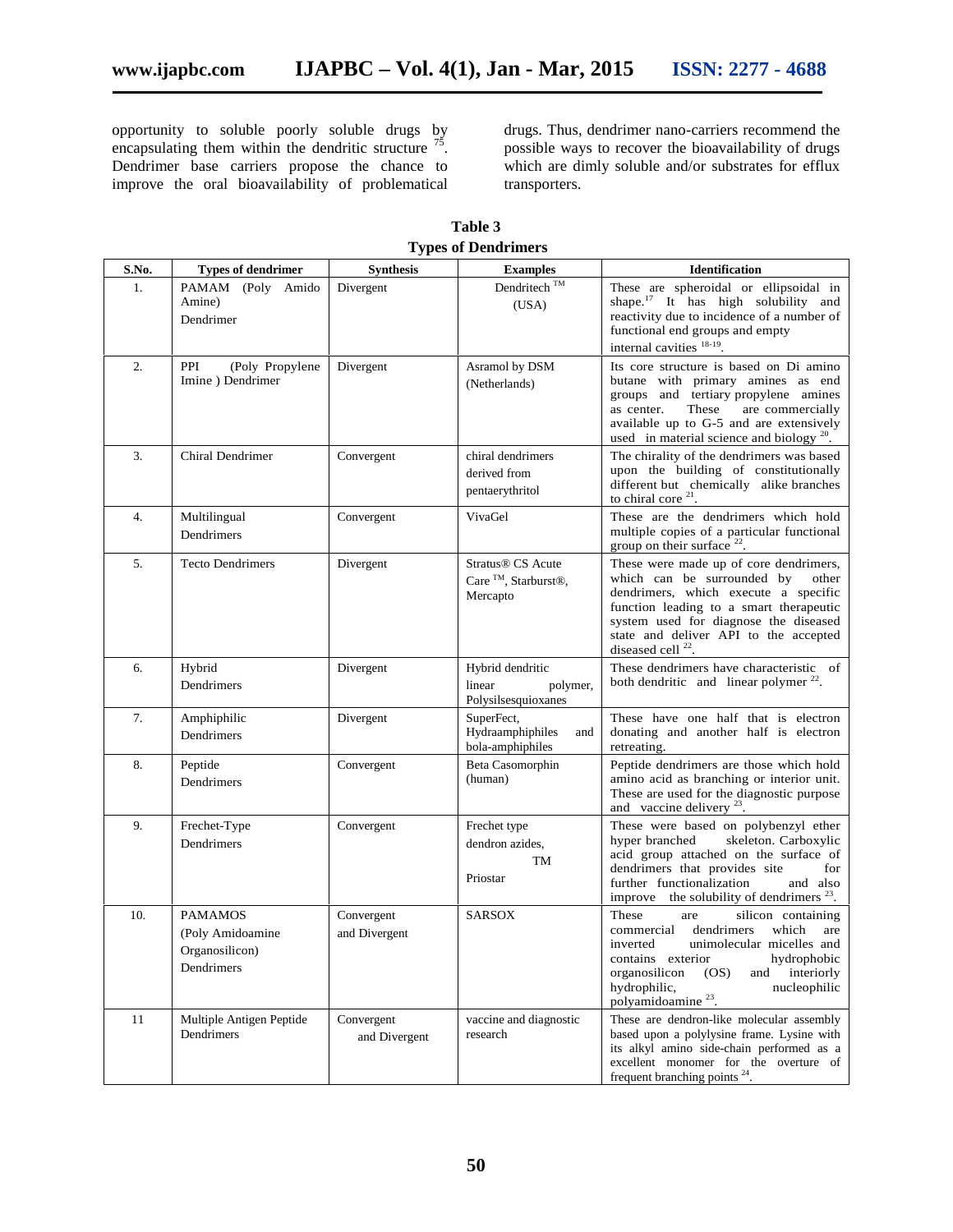| A           | Spectroscopy and spectrometry methods           | Spectroscopy and spectrometry methods of characterization of<br>dendritic polymer are as follows $25-30$ .                                                                                                                                        |
|-------------|-------------------------------------------------|---------------------------------------------------------------------------------------------------------------------------------------------------------------------------------------------------------------------------------------------------|
|             | Ultra-violet-visible spectroscopy<br>$(UV-VIS)$ | Provides information for monitoring the synthesis of dendrimers. The<br>intensity of the absorption band is basically proportional to the number<br>of chromophoric units.                                                                        |
|             | Infra red spectroscopy (IR)                     | Provides information for routine analysis of the chemical<br>transformations going at the surface of dendrimers.                                                                                                                                  |
|             | Near infra red spectroscopy                     | Provides information for the characterization of delocalize - stacking<br>interaction between end groups of modified PAMAM.                                                                                                                       |
|             | Fluorescence                                    | Provides information for increasingly high                                                                                                                                                                                                        |
|             |                                                 | Sensitivity of fluorescence used to quantify defects during the<br>synthesis of dendrimers.                                                                                                                                                       |
|             | Mass spectroscopy                               | Chemical<br>ionization or fast atom bombardment used for the<br>characterization of small dendrimers whose mass is below 3000                                                                                                                     |
|             |                                                 | Da. Electrospray ionization used for dendrimers which are able to form<br>stable multicharged species.                                                                                                                                            |
|             | X-ray diffraction (XRD)                         | Provides information to allow precise determination of the chemical<br>composition, structure, size and shape of Dendrimer.                                                                                                                       |
| B           | <b>Scattering techniques</b>                    | Scattering techniques for characterization of dendritic polymer are as<br>follows <sup>31-34</sup> .                                                                                                                                              |
|             | Small angle X-ray scattering (SAXS)             | Provides information about their average radius of gyration (Rg) in<br>solution. The intensity of the scattering also provides information on<br>the arrangement of polymer segments.                                                             |
|             | Small angle neutron scattering (SANS)           | Provides access to the radius of gyration, but may also disclose more<br>accurate information than SAXS. The location of the ending groups<br>has also been determined by SANS experiments conducted with<br>PAMAM dendrimers and PPI dendrimers. |
|             | Laser light scattering (LLS)                    | It determines the hydrodynamic radius of dendrimers. Dynamic LLS is<br>mostly used for the detection of aggregates.                                                                                                                               |
| $\mathbf C$ | <b>Microscopy methods</b>                       | Microscopy methods for characterization of dendritic polymer are 35, 36                                                                                                                                                                           |
|             | Transmission microscopy                         | Electron or light produce images that intensify the original, with a<br>resolution eventually limited by the wavelength of the source.                                                                                                            |
|             | Scanning microscopy                             | It produces an image by touch contact Q at a few angstroms of a<br>sensitive canilever arm with sample. Ex. Atomic force microscopy.                                                                                                              |
| D           | Size exclusive chromatography                   | It allows the partition of molecules according to size. <sup>37</sup>                                                                                                                                                                             |
| E           | <b>Electrical techniques</b>                    | Electrical techniques for characterization of dendritic polymer are as<br>follows 38-40                                                                                                                                                           |
|             | Electron paramagnetic resonance (EPR)           | Quantitative determination of the substitution effectiveness on the<br>surface of PANAM dendrimers.                                                                                                                                               |
|             | Electrochemistry                                | It provides information about the possibility of interaction of<br>electroactive end groups.                                                                                                                                                      |
|             | Electrophoresis                                 | It provides the information about the assessment of purity and<br>homogeneity of several types of water soluble dendrimers.                                                                                                                       |
| F           | <b>Rheology and Physical properties</b>         | Rheology and physical properties used for characterization of dendritic<br>polymer are as follows <sup>41-44</sup>                                                                                                                                |
|             | Intrinsic viscosity                             | It is as analytical probe of the morphological structure of dendrimers.                                                                                                                                                                           |
|             | Differential scanning calorimetry (DSC)         | It used to detect the glass transition temperature depends on thy<br>moleculer weight, entangment and chain composition of polymers.                                                                                                              |
|             | Dielectric spectroscopy (DS)                    | Gives complete information about molecular dynamic processes (-, )                                                                                                                                                                                |
| G           | <b>Miscellaneous</b>                            | Other methods used of characterization of dendritic polymer are as<br>follows $45-47$ .                                                                                                                                                           |
|             | X-ray Photoelectron Spectroscopy (XPS)          | It provides detailed information about chemical composition of<br>dendrimers such as poly (aryl ether) dendrons or PAMAM dendrimers<br>which was obtained using XPS. This technique is most generally used<br>for the characterization of layers. |
|             | Sedimentation                                   | Technique used for lactosylated PAMAM dendrimers, measurements<br>of dipole moments for PMMH dendrimer.                                                                                                                                           |
|             | Titrimetry                                      | It is used for determining number of NH2 end groups of PAMAM<br>dendrimers.                                                                                                                                                                       |

**Table 4 characterization of dendritic polymer**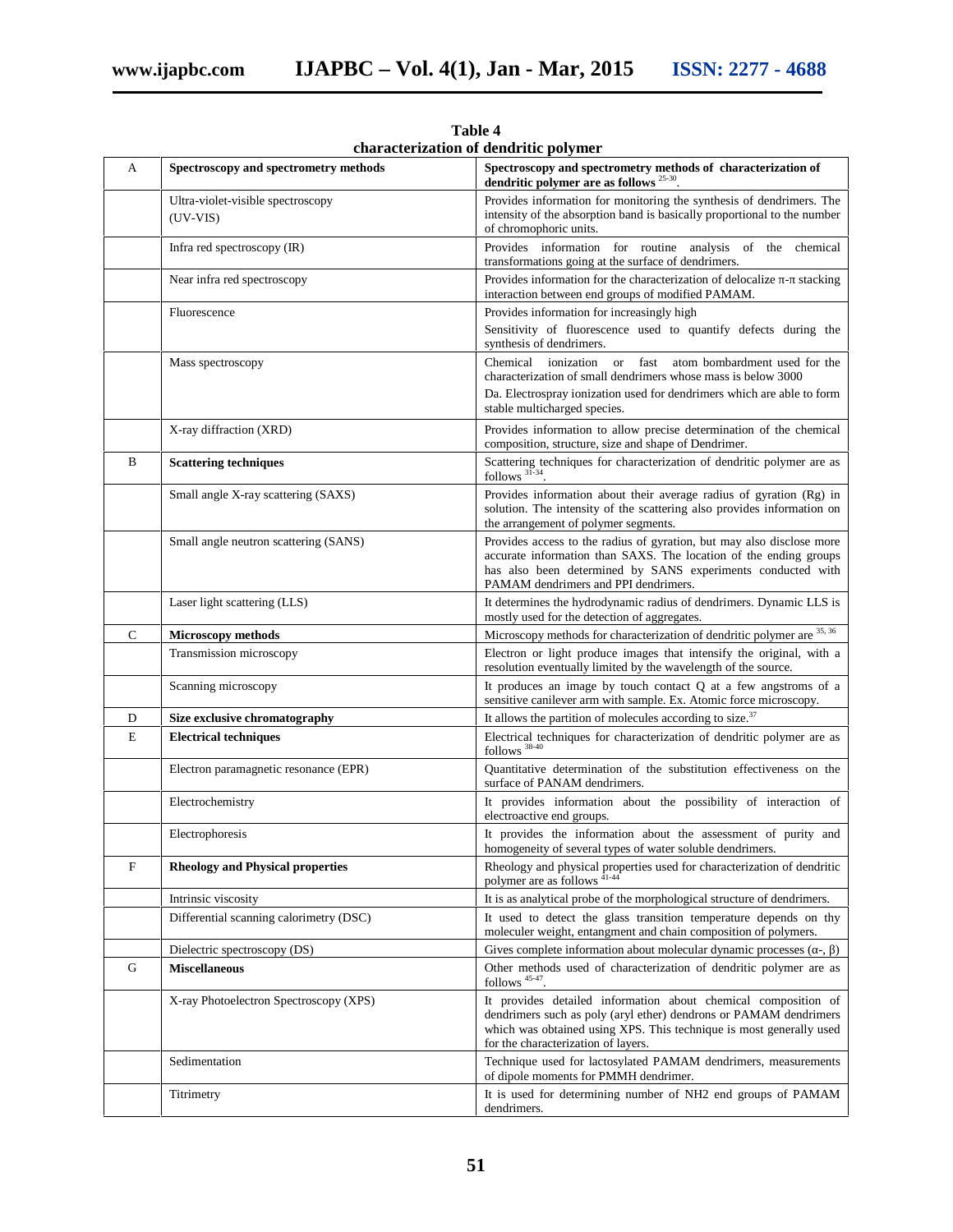| S.No.            | <b>Drug</b>  | <b>Therapeutic activity</b>                                                                                                                     | <b>Solubility of Drug</b>                                                                                                                                         | <b>Inference</b>                                                                                                                                                                                                 |
|------------------|--------------|-------------------------------------------------------------------------------------------------------------------------------------------------|-------------------------------------------------------------------------------------------------------------------------------------------------------------------|------------------------------------------------------------------------------------------------------------------------------------------------------------------------------------------------------------------|
| 1.               | Artemether   | treat multi-drug<br>resistant<br>strains<br>of<br>malaria                                                                                       | Poor solubility                                                                                                                                                   | Solubility improvement between factors 3-<br>fold to 15-fold has been observed,<br>depending on concentration and size of the<br>dendritic micelles <sup>91</sup> .                                              |
| $\overline{2}$ . | Camptothecin | anticancer<br>drug<br>to<br>facilitate damages DNA,<br>and<br>lead<br>cell<br>to<br>destruction                                                 | very low water<br>solubility and<br>adverse side<br>effects                                                                                                       | A newly developed dendrimer platform,<br>(PEHAM) poly (etherhydroxylamine)<br>dendrimers, employed to enhance the<br>water solubility of camptothecin <sup>91</sup> .                                            |
| 3.               | Ketoprofen   | It belong to the<br>propionic acid<br>class of NSAIDs                                                                                           | Poor solubility<br>and<br>bioavailability                                                                                                                         | The occurrence of PAMAM<br>dendrimers enhanced the<br>transdermal delivery of<br>ketoprofen <sup>92</sup> .                                                                                                      |
| $\overline{4}$ . | Methotrexate | An antimetabolite<br>and antifolate<br>drug used for<br>treatment of<br>many cancers,<br>acts by inhibiting<br>the metabolism of folic<br>acid. | High dose of MTX used in<br>Chemotherapy<br>that can cause<br>toxic effects to<br>the rapidly<br>dividing cells of bone marrow<br>and<br>Gastrointestinal mucosa. | Methotrexate has been<br>encapsulated into generations 3 and 4<br>PAMAM<br>dendrimers.<br>modify<br>to<br>bioavailability and toxicity <sup>91</sup> .                                                           |
| 5.               | Naproxen     | used to reduce the severe<br>pain, fever,<br>Inflammation<br>and<br>stiffness.                                                                  | Low soluble                                                                                                                                                       | solubility<br>of<br>The<br>naproxen<br>was<br>considerably enhanced by the association<br>with PAMAM dendrimers <sup>91</sup> .                                                                                  |
| 6.               | Paclitaxel   | anticancer drug                                                                                                                                 | poor water<br>soluble                                                                                                                                             | PTX encapsulation into<br>polyglycerol dendrimers<br>resulted in improved water<br>Solubility compare to the pure drug <sup>93</sup> .                                                                           |
| 7 <sub>1</sub>   | Silver salts | antimicrobial<br>activity                                                                                                                       | Low soluble                                                                                                                                                       | The encapsulation of silver<br>salts within PAMAM<br>Dendrimers showed conjugates exhibit<br>slow silver release rates and antimicrobial<br>activity against different Gram positive<br>bacteria <sup>94</sup> . |

**Table 5 Major Technologically Important Factors**

# **Dendrimers for additives, printing inks and paints:**

Dendrimers can be used in toners material with additives, which required less material than their liquid counterparts. Xerox Corp. Patented a dry toner compound dendrimers as charge increasing species in the form of preservative  $^{75}$ . Using preservative in printing inks, dendritic polymers certify to uniform linkage of ink to polar and non-polar foils. Use of Dendrimer additives in the composition of the innovation is efficient for varying the surface characterization of thermo plastic resin after moulding. One of example for this is polycarbonates, which are extensively used as an engineering thermoplastic for providing an exclusive grouping of toughness, rigidity, high softening temperature and processibility**.**

# **Dendrimers in light harvesting material:**

An important research has been of great attention for designing molecules with controlled movement of charges. Most of the literature account shows

direction towards energy funnelling from the chromospheres in the periphery to other chromospheres at the core  $75$ . A study on conjugated dendrimers family based on truxene and thienylethynylene were manufactured.

# **Dendrimers as Catalyst:**

Dendritic polymers have been used in large amount as catalyst. There are two most important reasons for the benefit of using dendritic polymers. One of the reasons is opportunity of creating a large dendrimer with many active sites. These types of catalyst are an in-between heterogeneous and homogeneous catalyst which can be removed easily by filtration  $\frac{76}{6}$ . The second important reason is that, there is option of encapsulating a single catalytic site whose performance can be improved by dendritic superstructure  $^{77}$ . Cooper and co-workers  $^{78}$ synthesize fluorinated dendrimers which are soluble in supercritical CO2 that can be used to extract powerfully hydrophilic compounds from water into liquid CO2.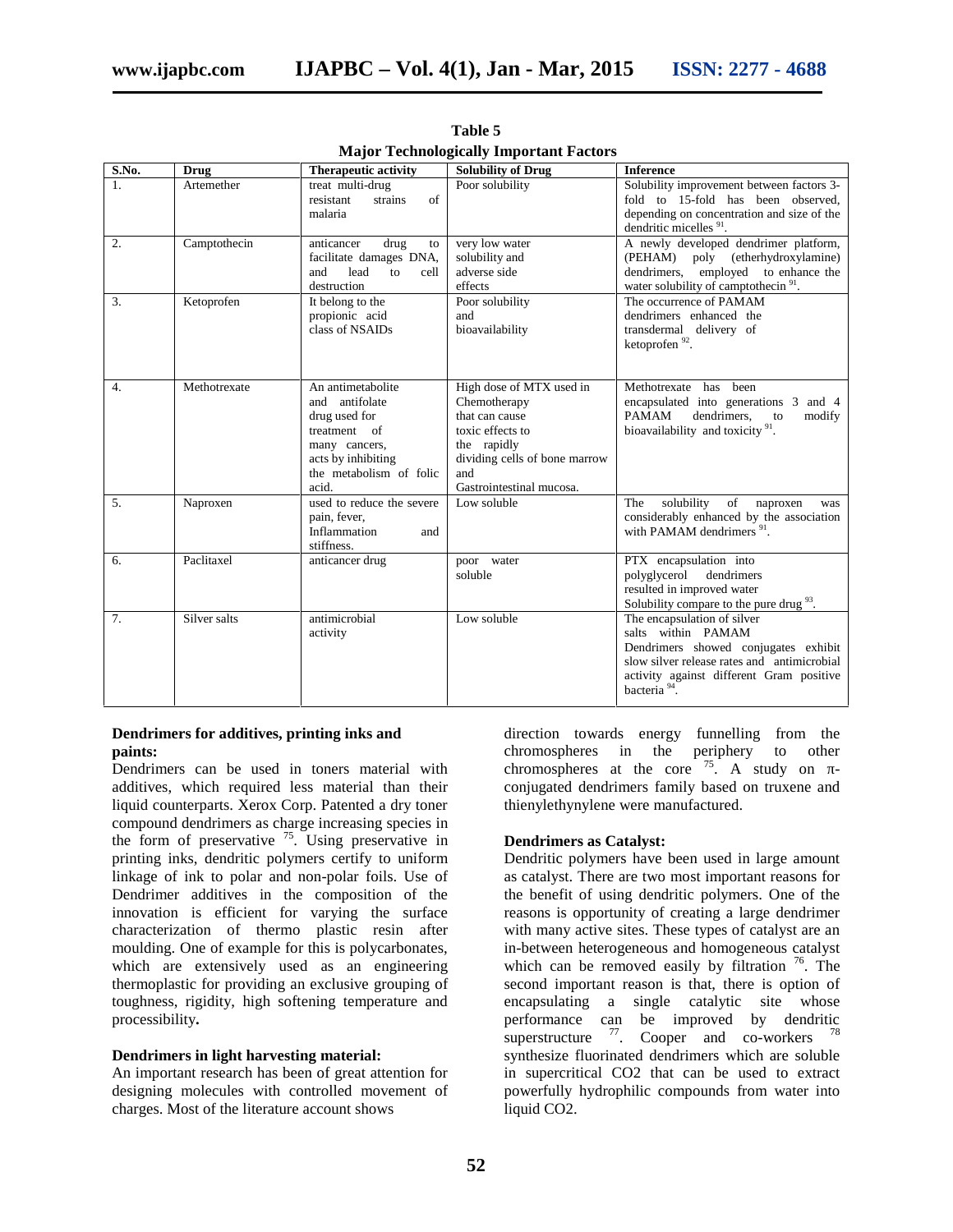# **Dendrimers as Bio-mimics:**<br>Dendrimers having their

Dendrimers having their well distinct macromolecular dimensions and compartmentalized structure are ideal mimic for an extensive variety of bio-molecules. Dendrimers have capability to rendering the multivalent surface for improved binding of bio-molecules. Also, dendrimers have capability to generate a micro environment inside the dendrimer, which provides artificial catalytic sites or cavities possessing different properties for building of enzyme mimics. They are flexible and have cavities to accommodate solvent to act as host compounds for guest material. By using dendrimers more favourable merits compared to naturally happening proteins can be identified. More compactly packed structure compared to the natural proteins, for example certain peptide based dendrimer show an important increased resistance in the direction of proteases  $^{79}$ . (According to Diederich et al) Dendritic porphyrin-metal complexes consist of elastic dendritic poly (ether amide) units <sup>80</sup>. Study of first and second generations of this dendrimer exposed that the decrease potential is moved towards positive values, than adequate shielding is obtained.

# **Dendrimers as a separating agent:**

A study of diversity of compounds manufactured to determine suitability for attractive boron rejected by reverse osmosis and nanofilteration membrane to divide born from sea water has been developed. For separation, compound has amphiphile chemical structure and develops micelle in aqueous solution. As a new molecule dendrimers with a high density of functional moiety, are allow to form micelle structure which can be easily detached and improved by ultra filtration membrane. These micelles offer high functional density at the surface of the particle, high surface area and ease of partition for separation and regeneration of the compound. Polyamidoamine (PAMAM) dendrimers are used as chelating agents for the elimination of certain metal ions from waste water and from contaminated soil <sup>81</sup>. Other customized chelating PAMAM and poly (propyleneimine) dendrimer are also reported to be good ligands for a variety of hard metal cations  $82$  or can be describe as nanosponges for the elimination of Polycyclic aromatic hydrocarbons <sup>66</sup> and other particles <sup>83</sup>.

# **Dendrimers as an Optical Sensing:**

The necessity for improving sensor proceeding is always approaching towards explores new materials. Subsequent the birth of dendrimers, the opportunity was recognized by means of improving optical sensor technology. More important aspects are their two

most important structural properties i.e. 3D structure and numerous terminal functional groups. Introduction to dendrimers is provided with the focus on PAMAM dendrimers and optical sensors. Current trends have been analyzed in those PAMAM dendrimer-based optical sensors used for pH, cations, and other analyte detection <sup>84</sup>.

# **Dendrimers for siRNA Delivery:**

The sighting of the "starburst polymer", afterward renamed as dendrimer, this course group of polymers has gained significant consideration for various biomedical applications, mostly to the sole characteristics of this macromolecule, counting its monodispersity, uniformity, and the incidence of numerous functionalizable fatal groups. In current years, dendrimers have been deliberate broadly for their probable application as carriers for nucleic acid therapeutics, which exploit the cationic charge of the dendrimers for efficient dendrimer-nucleic acid concentration. siRNA is considering a promising, versatile tool amongst various RNAi-based therapeutics, which can efficiently regulate gene appearance if deliver effectively inside the cells  $85$ .

#### **Advantages of Dendrimers:**

# **1. Dendrimers reveal a structural homogeny and monodispersity:**

Dendrimers have concerned much interest because of their attractive structure and distinct properties <sup>86</sup>. Dendrimers are globular, size monodisperse, macromolecules in which all bonds appear radially from a middle focal point or core with a expected branching pattern and with repeated units that each contribute a branch point.

# **2. For enhanced targeting efficiency due to the presence of functional groups on the dendrimer:** 87

Earlier research shows that water-soluble synthetic polymers conjugate with antibodies or their fragments offer a potential targetable drug carrier system facilitates exact delivery of anti-cancer drugs to model tumours or tumour cells immunize into mice. A condition for the biological activity of the conjugate is addition of the drug to the polymer carrier via biodegradable spacer enable drug release at its target.

# **3. Surface alteration may authorize dendrimer mimicking biological exo- receptors, substrates, inhibitors or cofactors:**

The comparison of dendrimers structure with 1gM antibodies (pentamers radially distributed) advise that they may be used to function as antibodies e.g. activation of macrophages, recognition, and high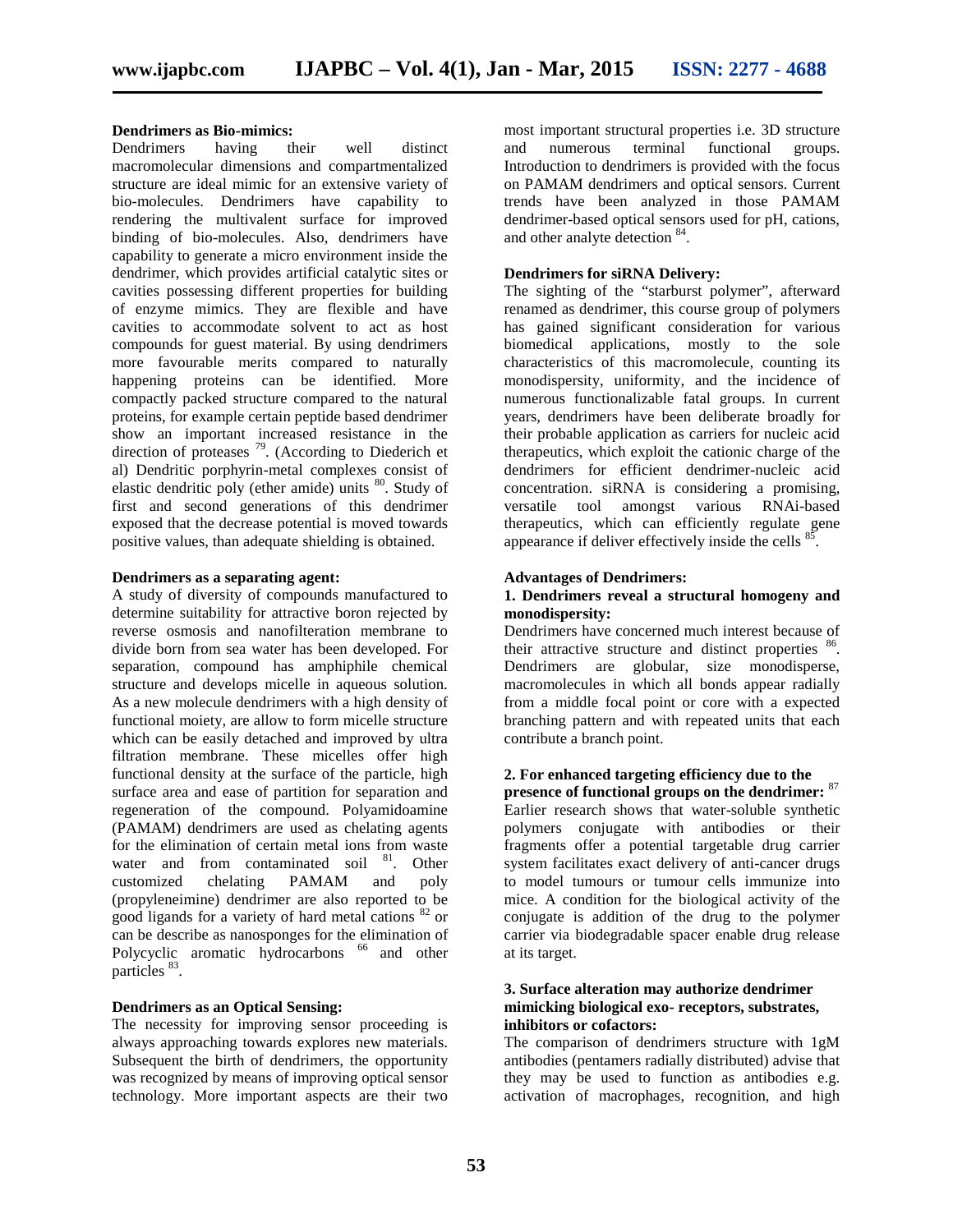attraction to antigen. Dendrimers have the aptitude to deliver drug within the cell or they may recover intracellular trafficking polymers which are connection when the drug is released. Dendrimers has constrained toxicity and immunogenicity but superior biodegradability <sup>88</sup>. They have better colloidal, biological and shelf-stability. They may be basically anticancer agents in nature due to interferon tumour necrosis factor inducing properties of acrylates, Baker and his colleagues use poly (amidoamine) dendrimers to transport anticancer drugs<sup>89</sup>.

# **Targeted CT imaging of human hepatocellular carcinoma by applying low-generation dendrimer entrapped gold nanoparticles adapted by means of lactobionic acid:**

Improvement of cost-effective nanoscale contrast agents for targeted tumor CT imaging still remains a great challenge. The fusion of dendrimer-entrapped AuNPs (Au DENPs) with generation 2 (G2) poly (amidoamine) dendrimers pre-modified with fluorescein isothiocyanate by means of thiourea linkage and lactobionic acid (LA) through polyethylene glycol (PEG) spacer as template. The Au DENPs were characterize by using different techniques and were use as a nanoprobe for embattled CT imaging of hepatocellular carcinoma (HCC). The LA-modified Au DENPs with imply Au core size of 1.8 nm are water-dispersible, have colloidal stablility under different temperature (4-50 oC) and pH (5-8) environment, and also have cytocompatible in the deliberate concentration range. The developed LA-Au DENPs are capable for using as a nanoprobe for targeted CT imaging of HepG2 cells in vitro and the xenografted tumor model in vivo. With the confirmed organ compatibility, the developed LA-Au DENPs with low-generation dendrimers as templates might hold huge pledge to be used as a highly competent and money-spinning nanoprobe for targeted CT imaging of HCC  $90$ .

# **Future prediction that Identifies and quantifies current and future promotion opportunities for nano-enabled drug delivery:** 13

It examines the business prediction for new delivery materials and methods, tools, and end-user applications being enabled by developments in nanotechnology such as:

# **identifies key issues in the commercialization process:**

This includes information on the general business climate for start-ups and big pharma, fundraising strategies and caveats, how companies were determining the intellectual property landscape, potential litigation issues, and possible exit scenarios for investors in related companies.

# **defines current and future applications for nanotechnology in drug delivery:**

It is widely apparent that nanotechnology will have a deep effect on the pharmaceutical industry. The report aims to highlight the chief nano-enabled drug delivery technology that are commercially available or under development.

# **analyzes the efforts of companies in nano enabled drug delivery:**

Greatly difficulties in commercializing new technologies lie in execution. The report comments on various collaborations, planned alliances and/or partnerships with pharmaceutical companies, with pharmaceutical companies, academic research institutions and biotechnology companies. Such partnerships are essential for the success of nano-enabled drug delivery companies.

# **appraise support mechanisms for nanotechnology in pharmaceutical environment:**

There are numerous sources of assets available for R&D counting traditional and corporate venture capital, debt financing, sponsored research and nonrecurring engineering resources, federal & state grants etc. The statement addresses some of the regulatory issues and funding policies that are disturbing the growth of nanotechnology and nano enabled drug delivery on a worldwide scale.

# **Forecasts the market for new technologies broken down by drug delivery type and technology stand:** Area enclosed which includes encapsulation technologies, implantable delivery methods, imaging agents and micro needles. Technologies include dendrimer, nanotubes and fullerenes, nanoparticles, quantum dots and magnetic/electrical targeting methods.

**ENCAPSULATION OF DRUGS INTO DENDRIMERS:** One of the important approaches to control the rate of drug release from the inclusion complexes is to encapsulate them into an envelope to slow release of drug to the target. Dendrimer used to encapsulate the targeted drug to increase the stability, modifies bioavailability, enhanced the delivery of drug, improve solubility and show conjugation with other drugs. Some drugs which have been encapsulated by dendrimer are listed in the table 5.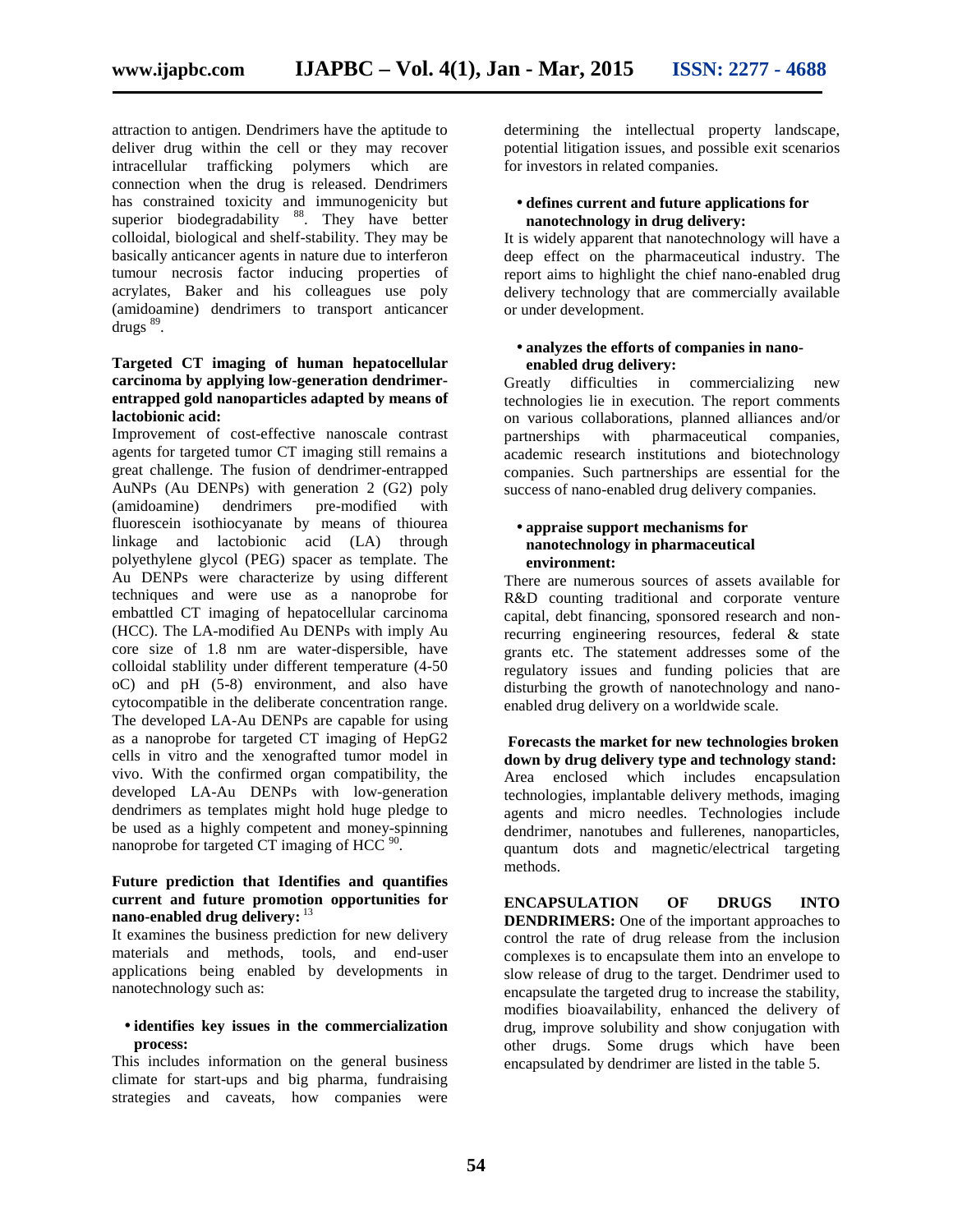### **Dendritic consequence illustrated with phosphorus dendrimer:**

The dendrimer outcome is pragmatic when functional groups behave in a different way, when it is unaided or connected to a dendrimer; its properties can even differ depending on the generation of the dendrimers. The dendritic effect can be pragmatic with every type of dendrimer, and for any type of property, yet if it has been usually tracked in catalysis and biology, and to a smaller amount in the field of materials. This type of work is mostly slanting towards the various types of dendritic possessions observed with polyphosphorhydrazone dendrimers<sup>9</sup> .

# **CONCLUSION**

Due to their exclusive manner dendrimers have improved physical and chemical properties. The elevated stage of control over the structural design of dendrimers, their size, shape, branching length and density, and their surface functionality, makes these compounds an ultimate carrier in biomedical application such as drug delivery, gene transfection and imaging. These properties construct the dendrimers a smart choice for drug delivery application and improve the solubility of poorly soluble drug. This review of dendrimer provides complete information about drug carrier, clearly identifies the prospective of this novel ―fourth building class of polymers and confirms the high buoyancy for the future of dendrimers in pharmaceutical field. These inimitable physical and chemical properties of dendrimer have demonstrated immense versatilities in variety of applications. Also further studies are needed to recognize their absorption, uptake mechanisms by biological membranes and in-vivo stability. Dendrimers have successfully used in medicinal applications such as diagnostic tools and ultimately in drug delivery.

**Acknowledgement:** The authors wish to thank Dr. Pushpendra K. Tripathi (Director), Department of Pharmacy, Rameshwaram Institute of Technology & Chemistry Management, Lucknow, for their kind support and encouragement to carry out this work.

#### **REFERENCES**

- 1. Tomalia DA, Fréchet JMJ, Discovery of dendrimers and dendritic polymers: a brief historical perspective. Journal of Polymer Science, 2002; 40(16): 2719– 2728.
- 2. Astruc D, Boisselier E, Ornelas C, Dendrimers Designed for Functions: From Physical, Photophysical and Supramolecular Properties to Applications in Sensing, Catalysis, Molecular Electronics, Photonics and Nanomedicine. Chem. Rev., 2010: 110(4): 1857–1959.
- 3. Nanjwade, Basavaraj K, Hiren BM, Ganesh KD, Manvia FV, Veerendra KN, Dendrimers: Emerging polymers for drug-delivery systems. European Journal of Pharmaceutical Sciences, 2009; 38(3): 185–196.
- 4. Gaudana R,Jwala J, Boddu SHS, Mitra AK, Recent perspectives in ocular drug delivery, Pharmaceutical Research, 2009; 26(5): 1197– 1216.
- 5. Ranta VP, Mannermaa E, Lummepuro K, Barrier analysis of periocular drug delivery to the posterior segment. Journal of Controlled Release, 2010; 148(1): 42–48.
- 6. Tomalia DA, Baker H, Dewald J, Hall M, Kallos G, Martin S, Roeck J, Ryder J, Smith P, A New Class of Polymers: Starburst-Dendritic Macromolecules. Polymer Journal, 1985; 17(1): 117-132.
- 7. Hawker CJ, Fréchet JMJ, Preparation of polymers with controlled molecular architecture. A new convergent approach to dendritic macromolecules. J. Am. Chem. Soc., 1990; 112(21): 7638-7645.
- 8. Mathias CJ, Wang S, Waters DJ, Turek JJ, Low PS, Green MA, Indium-111-DTPA-folate as a potential folate-receptor-targeted radiopharmaceutical. J Nucl Med., 1998; 39(9): 1579-1585.
- 9. Kolhea P, Misraa E, Kannana RM, Kannanb S, Lieh-Laib M, Drug complexation, in vitro release and cellular entry of dendrimers and hyperbranched polymers. International Journal of Pharmaceutics, 2003; 259(2003): 143–160.
- 10. Dorski CM, Doyle FJ, Peppas NA, Preparation and characterization of glucose- sensitive P(MAA-g-EG) hydrogels, Polym. Mater. Sci. Eng. Proc., 1997; 6(1): 281– 282.
- 11. Holister P, Christina RV; Harper T, Dendrimers: Technology White Papers. Cientifica. 2010.
- 12. Gregory F, Kakkar AK, Diels–Alder "Click" in Designing Dendritic Macromolecules. Chem. Eur. J. 2009; 15(23): 5630-5639.
- 13. Shinde GV, Bangale GS, Umalkar DK, Rathinaraj BS, Yadav CS, Yadav P, Dendrimers. Journal of Pharmaceutical and Biomedical Sciences, 2010; 03(03): 1-8.
- 14. Bosman AW, Janssen HM, Meijer EW, About Dendrimers:  Structure, Physical Properties, and Applications. Chem Rev., 1999; 99(7), 1665- 1688.
- 15. Kojima C, Kono K, Maryama K, Takagishi T, Synthesis of Polyamidoamine dendrimers having Poly(ethylene) glycol grafts and their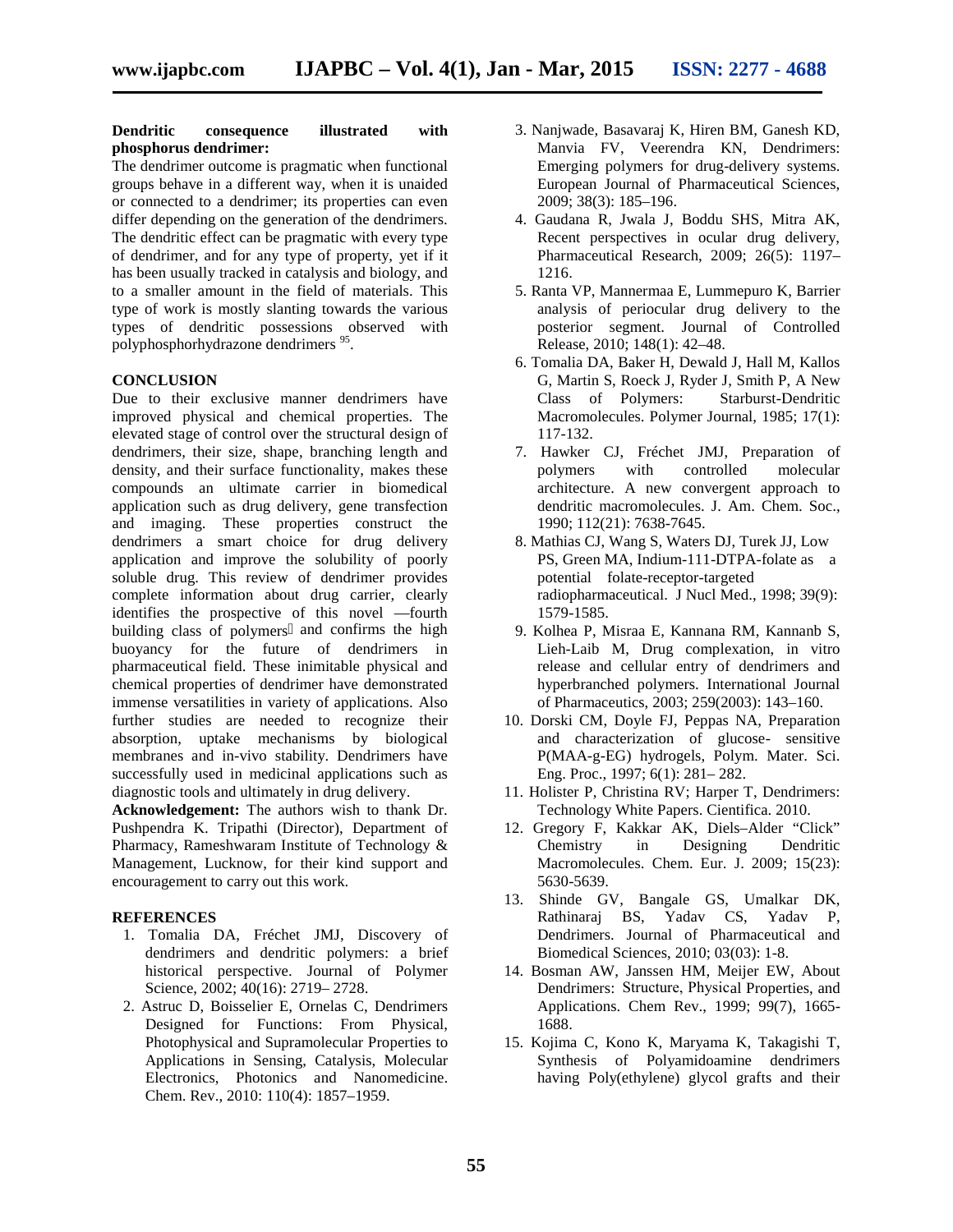ability to encapsulate anticancer drugs. Bioconjug. Chem, 2000; 11(6): 910–91.

- 16. Hawker CJ, Farrington PJ, Mackay MF, Wooley KL, Frechet JMJ, Molecular Ball Bearings: The Unusual Melt Viscosity Behavior of Dendritic Macromolecules, J. Am. Chem. Soc., 1995; 117(15): 4409-4410.
- 17. Tomalia DA, Naylor AM, Goddard WA, Starburst Dendrimers: Molecular- Level Control of Size, Shape, Suface Chemistry, Topology and Flexibility from Atoms to Macroscopic Matter. Angewandte International Edition England, 1990; 29(2), 138-175.
- 18. Roseita E, Tomalia DA, Poly (amidoamine) (PAMAM) dendrimers: from. biomimicry to drug delivery and biomedical applications. Drug Delivery Today, 2001; 6(8), 427-436.
- 19. Schiavon O, Pasut G, Moro S, PEG-Ara-C conjugates for controlled release. European Journal of Medicinal Chemistry, vol. 2004; 39(2), 123-133.
- 20. Brana MF, Dominguez G, Saez B, Synthesis and anti-tumor activity of new dendritic polyamines- (imide-DNA-intercalator) conjugates: potent Lck inhibitors. European Journal of Medicinal Chemistry, 2002; 37(7): 541-551.
- 21. Hawaker C, Wooley KL, Frechet JMJ, Unimolecular micelles and globular amphiphiles: dendritic macromolecules as novel recyclable solubilization agents. Journal of Chemical Society. Perkin Transactions, 1993; 1(12): 1287-1289.
- 22. Pushkar S, Philip A, Pathak K, Pathak D, Dendrimers: Nanotechnology Derived field, Polymers in Drug Delivery. Indian Journal of Pharmaceutical Education and Research, 2006; 40(3), 153-158.
- 23. Yasukawa T, Ogura Y, Tabata Y, Kimura H,Wiedemann P, Honda Y, Drug delivery systems for vitreo retinal diseases. Progress in Retinal and Eye Research, 2004; 23(3), 253–281.
- 24. Tripathy S, Das MK, Dendrimers and their Applications as Novel Drug Delivery Carriers. Journal of Applied Pharmaceutical Science, 2013; 3(09), 142-149.
- 25. Achar S, Puddephatt RJ, Organoplatinum dendrimers formed by oxidative addition. Angew. Chem., Int. Ed. Engl., 1994; 33(8): 847–849.
- 26. Miller LL, Duan RG, Tully DC, Tomalia DA, Electrically conducting dendrimers. J. Am. Chem. Soc., 1997; 119(92): 1005–1010.
- 27. Wilken R, Adams J, End group dynamics of fluorescently labeled dendrimers. Macromol. Rapid Commun, 1997; 18(8): 659– 665.
- 28. Hummelen CJ, Dongen JLIV, Meijer EW, Electrospray mass spectrometry of poly(propylene imine) dendrimers the issue of dendritic purity or polydispersity. Chem. Eur. J., 1997; 3(9): 1489– 1493.
- 29. Sakthivel T, Toth I, Florence AT, Synthesis and physicochemical properties of lipophilic polyamide dendrimers. Pharm. Res., 1998; 15(5): 776-782.
- 30. Larre C, Bressolles D, Turrin C, Donnadieu B, Caminade AM, Majoral JP, Chemistry within mega molecules: regiospecific functionalization after construction of phosphorus dendrimers. J. Am. Chem. Soc. 1998; 120(50): 13070– 13082.
- 31. Chu B, Hsiao BS, Small-angle X-ray scattering of polymers. Chem. Rev., 2001; 101(6): 1727– 1762, 2001.
- 32. Prosa TJ, Bauer BJ, Amis EJ, Tomalia DA, Scherrenberg R, A SAXS study of the internal structure of dendritic polymer systems. J. Polym. Sci., 1997; 35(17): 2913– 2924.
- 33. Rietveld IB, Smit JAM, Colligative and viscosity properties of poly(propylene imine) dendrimers in methanol. Macromolecules, 1999; 32(14): 4608–4614.
- 34. Topp A, Bauer BJ, KlimashB JW, Spindler R, Tomalia DA, Amis EJ, Probing the location of the terminal groups of dendrimers in dilute solution. Macromolecules, 1999; 32(21): 7226– 7231.
- 35. Hofkens J, Verheijen W, Shukla R, Dehaen W, Detection of a single dendrimer macromolecule with a fluorescent dihydropyrrolopyrroledione (DPP) core embedded in a thin polystyrene polymer film. Macromolecules, 1998; 31(14): 4493– 4497.
- 36. Gensch T, Hofkens J, Heirmann A, Tsuda K, Verheijen W, Vosch R, Fluorescence detection from single dendrimers with multiple chromophores, Angew. Chem., Int. Ed. Engl., 1999; 38(24): 3752–3756.
- 37. Zeng F, Zimmerman SC, Kolotuchin SV, Reichert DEC, Supramolecular polymer chemistry: design, synthesis, characterization, and kinetics, thermodynamics, and fidelity of formation of self-assembled dendrimers. Tetrahedron, 2002; 58(4), 825– 843.
- 38. Francese G, Dunand FA, Loosli C, Merbach AE, Decurtins S, Functionalization of PAMAM dendrimers with nitronyl nitroxide radicals as models for the outer-sphere relaxation in dendritic potential MRI contrast agents. Magn. Reson. Chem., 2003; 41(2): 81– 83.
- 39. Tabakovic I, Miller LL, Duan RG, Tully DC, Tomalia DA, Dendrimers peripherally modified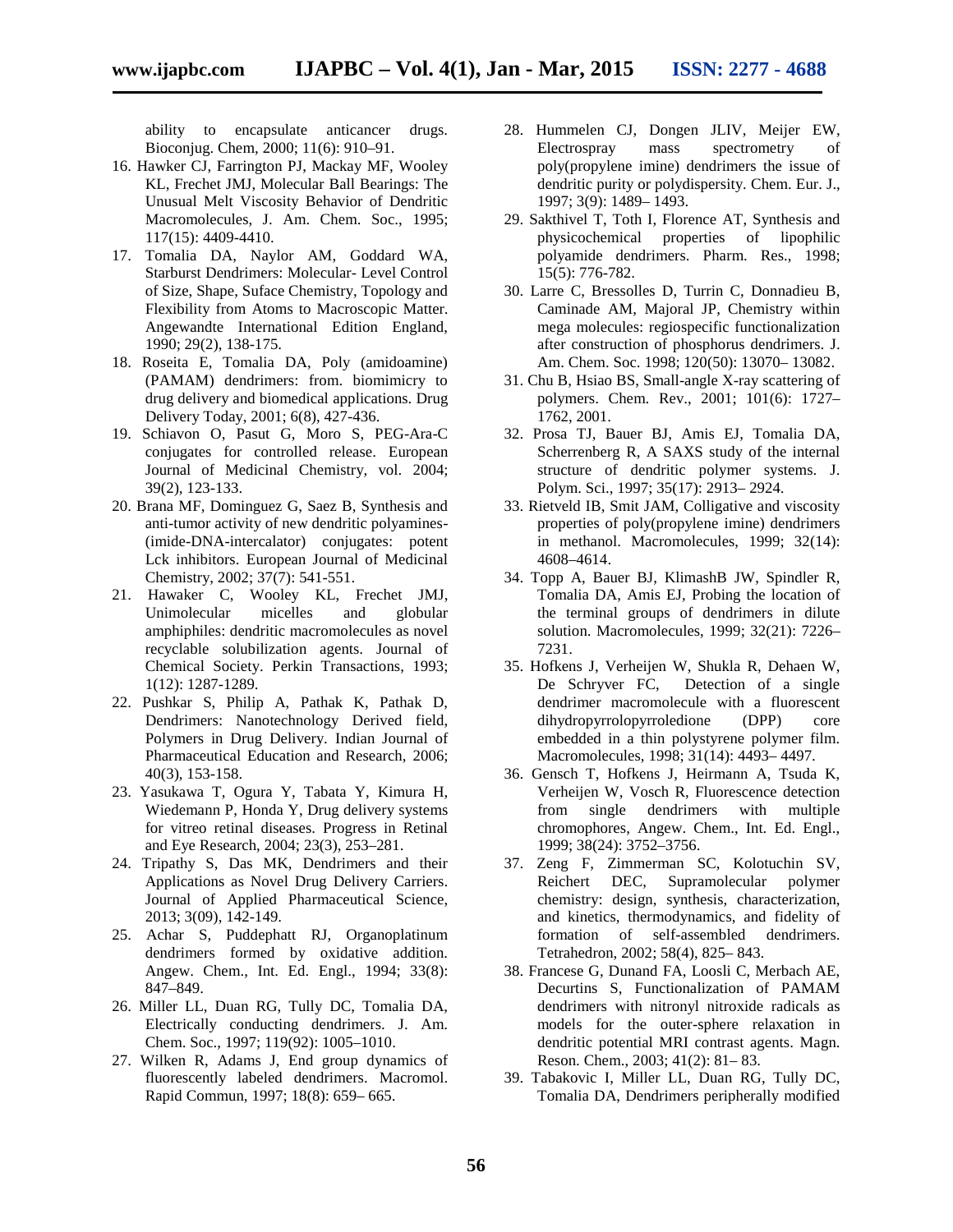with anion radicals that form C-dimers and C stacks. Chem. Mater, 1997; 9(3): 736– 745.

- 40. Kukowska-Latallo JF, Bielinska AU, Johnson J, Spindler R, Tomalia DA, Baker JR, Efficient transfer of genetic material into mammalian cells using Starburst polyamidoamine dendrimers. Proc. Natl. Acad. Sci. U. S. A., 1996; 93(10): 4897– 4902.
- 41. Mourey TH, Turner SR, Rubinstein M, Frechet JMJ, Hawker CJ, Wooley KL, Unique behavior of dendritic macromolecules: intrinsic viscosity of polyether dendrimers. Macromolecules, 1992; 25(9): 2401– 2406.
- 42. Matos MS, Hofkens J, Verheijen W, De Schryver FC, Hecht S, Pollak KW, Effect of core structure on photophysical and hydrodynamic properties of porphyrin dendrimers. Macromolecules, 2000; 33(8): 2967–2973.
- 43. Dantras E, Dandurand J, Lacabanne C, Caminade AM, Majoral JP, Enthalpy relaxation in phosphorus-containing dendrimers. Macromolecules, 2002; 35(6): 2090– 2094.
- 44. Trahasch B, Stu B, Frey H, Lorenz K, Dielectric relaxation in carbosilane dendrimers with perfluorinated end groups. Macromolecules, 1999; 32(6): 1962– 1966.
- 45. Pavlov GM, Errington N, Harding SE, Korneeva EV, Roy R, Dilute solution properties of lactosylated polyamidoamine dendrimers and their structural characteristic. Polymer, 2001; 42(8): 3671– 3678.
- 46. Wooley KL, Hawker CJ, Frechet JMJ, Unsymmetrical threedimensional<br>macromolecules: preparation and macromolecules: preparation and characterization of strongly dipolar dendritic macromolecules. J. Am. Chem. Soc., 1993; 115(24): 11496– 11505.
- 47. Zhuo RX, Du B, Lu ZR, In vitro release of 5 fluorouracil with cyclic core dendritic polymer. J. Control. Release, 1999; 57(3): 249– 257.
- 48. Visintin A, Iliev DB, Monks BG, Halmen KA, Golenbock DT, MD-2. Immunobiology, 2006; 211(6-8): 437–447. PMID: 16920483
- 49. Service RF, Dendrimer: dream molecules approach real applications. Science, 1995; 267(5197): 458-459.
- 50. Twyman LJ, Beezer AE, Esfand R, Hardy MJ, Mitchell JC, The Synthesis of Water Soluble Dendrimers, and their application as possible drug delivery systems. Tetrahedron Lett, 1999; 40(9): 1743-1746.
- 51. Duncan R, Malik N, Richardon S, Ferruti P, Dendrimer nanocomposites in medicine. Polym.Prep, 1998; 39(11): 180-184.
- 52. Ritchie DW, Kemp GJ, Protein docking using spherical polar Fourier correlations. Proteins, 2000; 39(2): 178–194.
- 53. Kobayashi H, Brechbiel NW, Dendrimer- based macromolecular MRI contrast agents, Mol. Imaging, 2005; 2(1): 1-10.
- 54. Sonke S, Tomalia DA, Dendrimers in biomedical applications reflections on the Field. Advanced Drug Delivery Reviews, 2005; 57(15): 2106– 2129.
- 55. Boas U, Christensen JB, Heegaard PMH, Dendrimers in Medicine and Biotechnology. The Royal Society of Chemistry, 2006; 81(103): 152-154.
- 56. Haesnler J, Szoka FC, Polymeric gene delivery: Principles and applications. Bioconj. Chem, 1993; 4(5): 372-379.
- 57. Newkome GR, Moorefield CN, Keith JM, Baker GR, Escamilla GH, Angew. Chemistry within a unimolecular micelle precursor: Boron superclusters by site-specific and depth-specific transformations of dendrimers. Chem., Int. Ed. Engl, 1998; 33(12): 666-668.
- 58. Eichman JD, Bielinska AU, Kukowska- Latallo JF, Baker RJ, The use of PAMAM dendrimers in the efficient transfer of genetic material into cells. Pharm. Sci. Technol., 2000; 3(7): 232– 245.
- 59. Bielinska AU, Chen C, Johnson J, Baker JR, DNA complexing with polyamidoamine dendrimers: implications for transfection. Bioconjug. Chem, 1999; 10(5): 843–850.
- 60. Ferruti P, Marchisio AM, Duncan R, Poly (amido-amine): biomedical applications, Macromol. Rapid Commun, 2002; 23(5-6): 332– 355.
- 61. Joester D, Losson M, Pugin R, Heinzelmann H, Walter E, Merkle HP, Diederich F, Amphiphilic dendrimers: novel self-assembling vectors for efficient gene delivery, Angew. Chem. Int. Ed. Engl, 2003; 42(13): 1486–1490.
- 62. Malik N, Evagorou EG, Duncan R, Dendrimer– platinate: a novel approach to cancer chemotherapy. Anticancer Drugs, 1999; 10(8): 767–776.
- 63. Balogh L, Swanson DR, Tomalia DA, Hagnauer GL, McManus AT, Dendrimer–silver complexes and nanocomposites as antimicrobial agents. Nano Lett, 2001; 1(1): 18–21.
- 64. Zhou L, David H, Russell, Zhao M, Crooks MR, Characterization of Poly(amidoamine) Dendrimers and Their Complexes with Cu2+ by Matrix-Assisted Laser Desorption Ionization Mass Spectrometre. Macromolecules, 2001; 34(11): 3567-3573.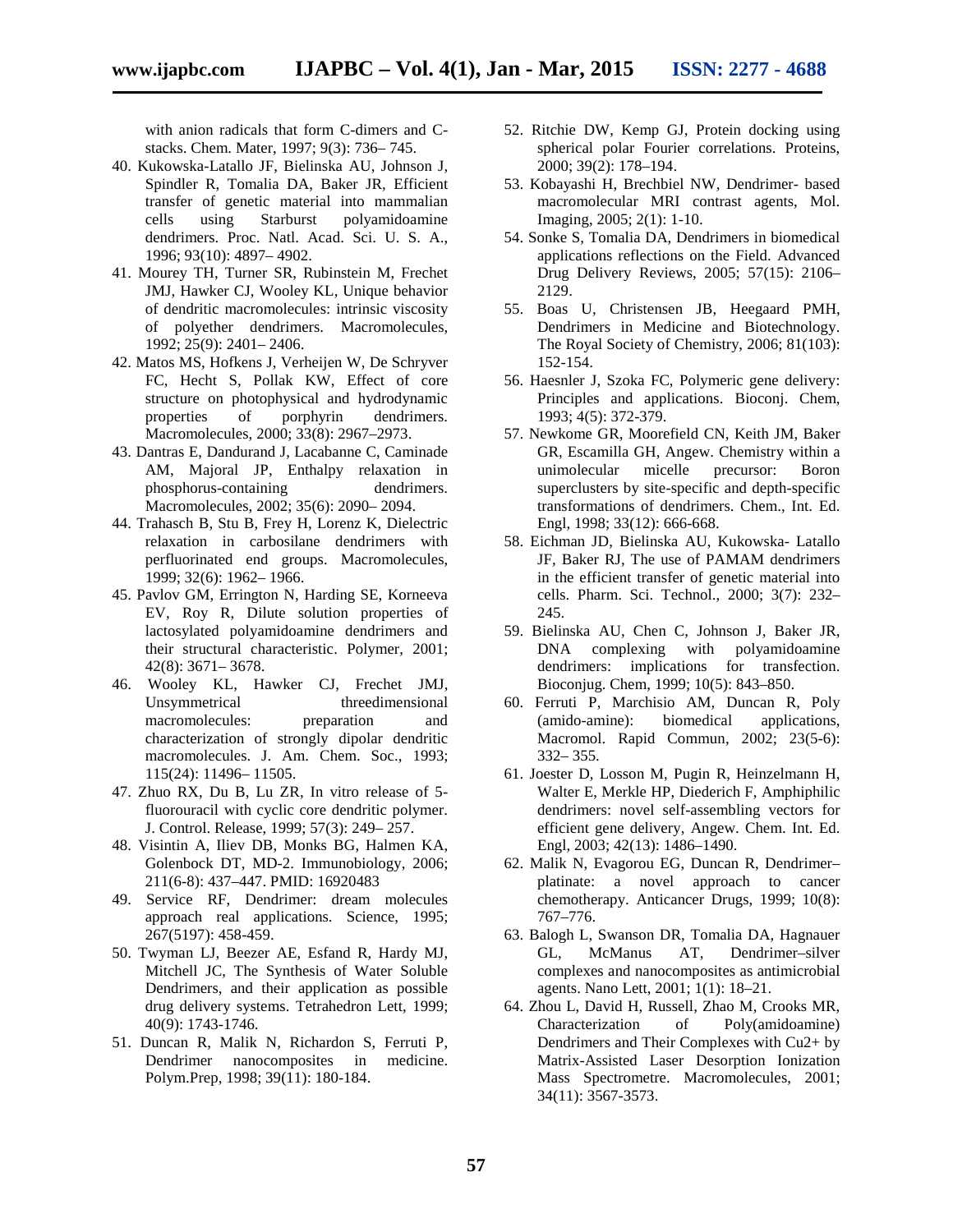- 65. Teresa S, Barata, Teo I, Brocchini S, Zloh MM, Shaunak S, Partially Glycosylated Dendrimers Block MD-2 and Prevent TLR4-MD-2-LPS Complex Mediated Cytokine Responses. PLoS
- Computational Biology, 2011; 7(6), 1-12. 66. Abhilash M, Potential applications of Nanoparticles. International Journal of Pharma and Bio Sciences, 2010; 1(1), 1-12.
- 67. Mullarkey M, Rose JR, Bristol J, Kawata T, Kimura A, Inhibition of endotoxin response by e5564, a novel TLR4-directed endotoxin antagonist. J Pharmacol Exp Ther, 2003; 304(3): 1093–1102.
- 68. Cheng Y, Man N, Xu T, Fu R, Wang X, Wang X, Wen L, Transdermal delivery of nonsteroidal anti-inflammatory drugs mediated by polyamidoamine (PAMAM) dendrimers. J. Pharm. Sci., 2007; 96(3): 595–602.
- 69. Csaba N, Garcia-Fuentes M, Alonso MJ, The performance of nanocarriers for transmucosal drug delivery. Expert. Opin. Drug Deliv, 2006; 3(4), 463–478.
- 70. Jevprasesphant R, Penny J, Attwood D, McKeown NB, D'Emanuele A, Engineering of dendrimer surface to enhance transepithelial transport and reduce cytotoxicity. Pharm. Res., 2003; 20(10): 1543–1550.
- 71. Baig T, Sheikh H, Srivastava A, Tripathi PK, Dendrimer as a carrier for ocular drug delivery. Journal of Drug Discovery and Therapeutics, 2014; 2(20): 18-25.
- 72. G. T. Tolia, H. H. Choi and F. Ahsan, The role of dendrimers in drug delivery. Pharmaceut. Tech., 2008; 32(11): 88–98.
- 73. Vandamme TF, Brobeck L, Poly (amidoamine) dendrimers as ophthalmic vehicles for ocular delivery of pilocarpine nitrate and tropicamide. J. Control. Release, 2005; 102(1), 23–38.
- 74. Bai S, Thomas C, Ahsan F, Dendrimers as a carrier for pulmonary delivery of enoxaparin, a low molecular weight heparin. J. Pharm. Sci, 2007; 96(8): 2090–2106.
- 75. Tomalia DA, Baker H, Dewald JR, Hall M, Kallos G, Martin S, Roeck J, Ryder J, Smith P, Dendrimers II: Architecture, nanostructure and supramolecular chemistry. Macromolecules, 1986; 19: 2466.
- 76. Froehling PE, Dendrimers and dyes a review. Dyes and pigments, 2001; 48(3), 187-195.
- 77. Jain NK, Gupta U, Application of dendrimer-drug complexation in the enhancement of drug solubility and bioavailability. Expert Opin Drug Metab Toxicol, 2008; 8(14): 1035-1045.
- 78. Raetz CR, Whitfield C, Lipopolysaccharide endotoxins. Annu Rev Biochem, 2002; 71: 635– 700.
- 79. Nantalaksakul A, Reddy DR, Ahn TS, Kaysi RA, Bardeen CJ, Thayumanavan S, Dendrimer Analogues of Linear Molecules to Evaluate Energy and Charge-Transfer Properties. Org. Lett., 2006; 8(14): 2981-2984.
- 80. Knapen JWJ, Made AWV, de Wilde JC, Leeuwen PWNM, Wijkens P, Grove DM, Koten GV, Dendrimer-Stabilized Palladium Nanoparticles. Nature, 1994; 372(6507): 659- 663.
- 81. Brunner H, Dendrizymes Expanded Ligands for Enantioselective Catalysis. J. Organomet. Chem, 1995; 500(1-2): 39-46.
- 82. Cooper AI, Londono JD, Wignall G, McClain JB, Samulski ET, Lin JS, Dobrynin A, Rubinstein M, Burke ALC, Frechet JMJ, DeSimone JM, Extraction of a hydrophilic compound from water into liquid CO2 using dendritic surfactants. Nature, 1997; 389(19): 368–371.
- 83. Sashiwa H, Yajima H, Aiba S, Synthesis of a chitosan– dendrimer hybrid and its biodegradation. Biomacromolecules, 2003; vol. 4(5): 1244– 1249.
- 84. Sorsak E, Valh JV, Urek SK, Lobnik A, Application Of Pamam Dendrimers In Optical Sensing, royal society of chemistry, Analyst, 2014, DOI: 10.1039/C4AN00825A.
- 85. Biswas S, Torchilin VP, Dendrimers for siRNA Delivery. Pharmaceuticals, 2013; 6(2): 161-183.
- 86. Diallo M, Christie S, Swaminathan P, Johnson J, Goddard W, Dendrimer enhanced ultra filtration. Recovery of Cu (II) from aqueous solution using PAMAM dendrimers with ethylene diamine core and terminal NH2 groups. Environmental Science and Technology, 2005; 39(5): 1366–1377.
- 87. Cohen SM, Petoud S, Raymond NK, Use of Dendrimers to Enhance Selective Separation of<br>Nanofiltration and Reverse Osmosis Nanofiltration and Membranes. Chem. Eur. J, 2001; 7(1), 272 – 279.
- 88. Rether A, Schuster M, Selective separation and recovery of heavy metal ions using water soluble N-benzoylthiourea modified PAMAM polymer. Reactive and Functional Polymers, 2003; 57(1): 13–21.
- 89. Arkas M, Tsiourvas D, Paleos CM, Functional Dendrimeric Nanosponges for the Removal of Polycyclic Aromatic Hydrocarbons from water. Chem. Mater, 2003; 15(14), pp. 2844–2847.
- 90. Cao Y, He Y, Liu H, Luo Y, Shen M, Xia J, Shi X, Targeted CT imaging of human